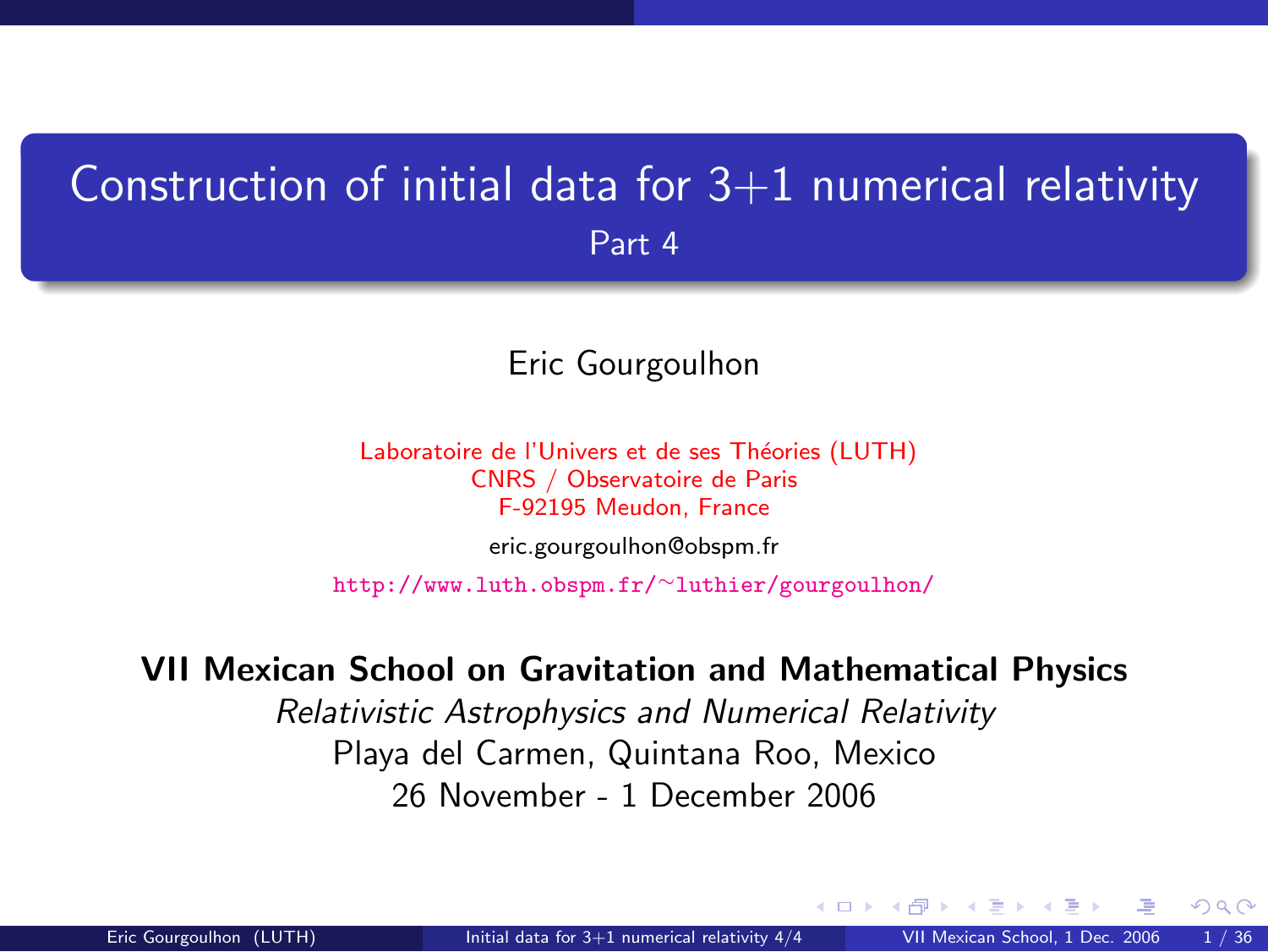- 1 [Helical symmetry for binary systems](#page-2-0)
- 2 [Initial data for orbiting binary black holes](#page-8-0)
- 3 [Initial data for orbiting binary neutron stars](#page-25-0)
- **[References](#page-33-0)**

4 0 8 1

 $299$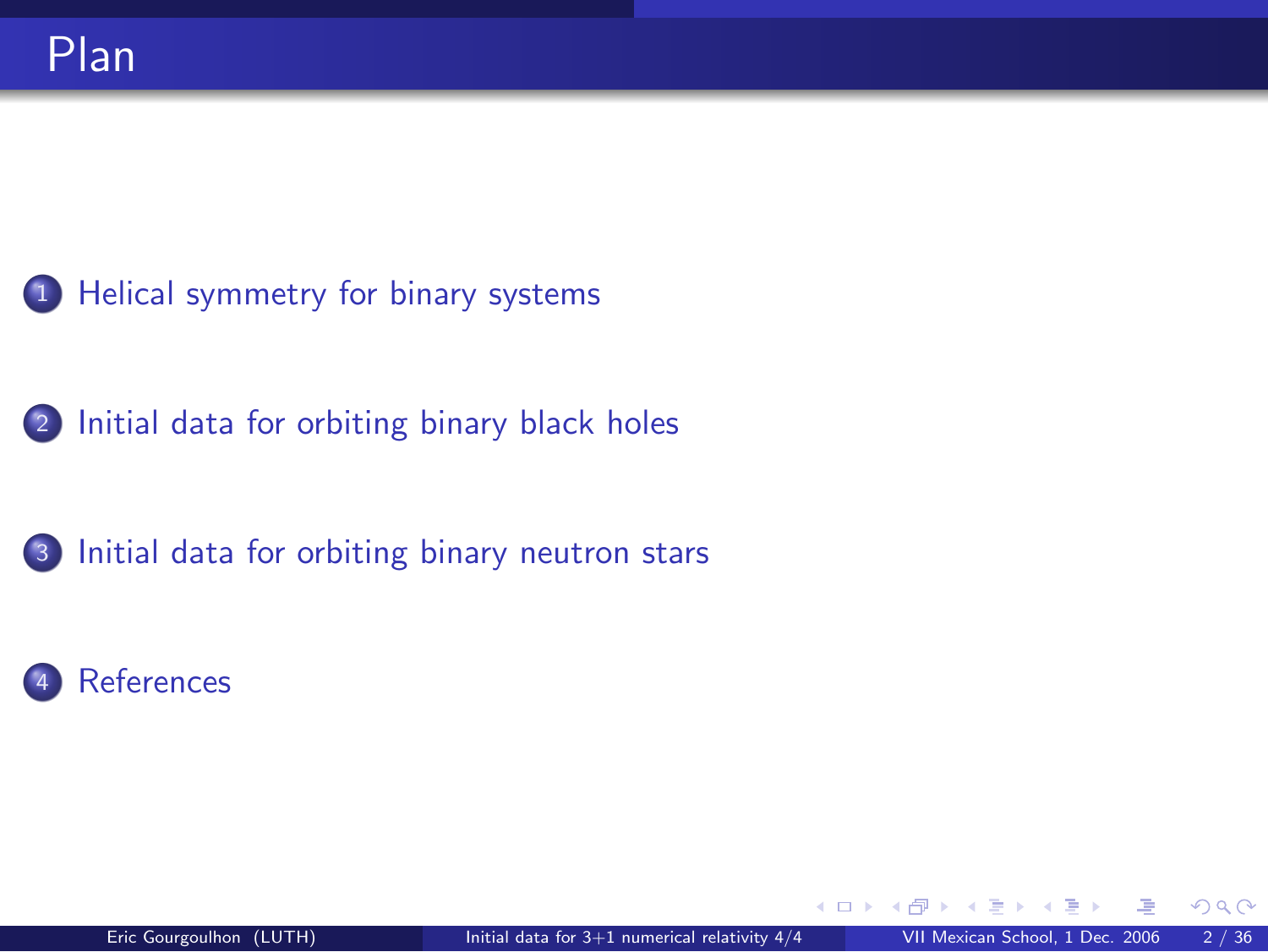### **Outline**

#### 1 [Helical symmetry for binary systems](#page-2-0)

<sup>2</sup> [Initial data for orbiting binary black holes](#page-8-0)

[Initial data for orbiting binary neutron stars](#page-25-0)



4 0 8 1

<span id="page-2-0"></span> $299$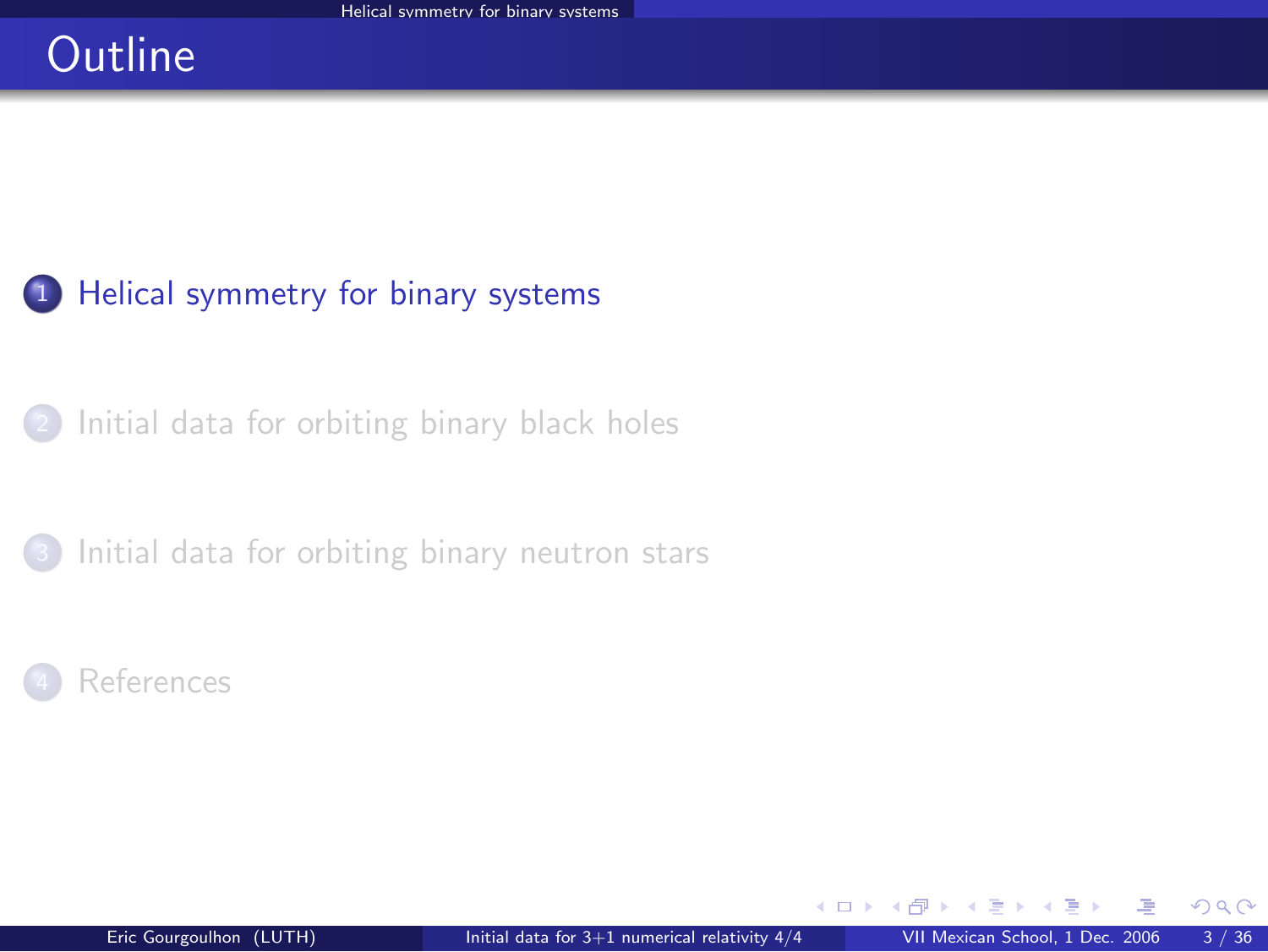## Helical symmetry

**Physical assumption:** when the two objects are sufficiently far apart, the radiation reaction can be neglected  $\Rightarrow$  closed orbits Gravitational radiation reaction circularizes the orbits  $\Rightarrow$  circular orbits Geometrical translation: spacetime possesses some helical symmetry



#### Helical Killing vector ξ:

(i) timelike near the system, (ii) spacelike far from it, but such that ∃ a smaller  $T > 0$  such that the separation between any point  $P$  and and its image  $\chi_T(P)$  under the symmetry group is timelike [\[Bonazzola, Gourgoulhon & Marck, PRD](http://prola.aps.org/abstract/PRD/v56/i12/p7740_1) 56, 7740 (1997)] [\[Friedman, Uryu & Shibata, PRD](http://publish.aps.org/abstract/PRD/v65/e064035) 65, 064035 (2002)]

**← ロ ▶ → イ 同**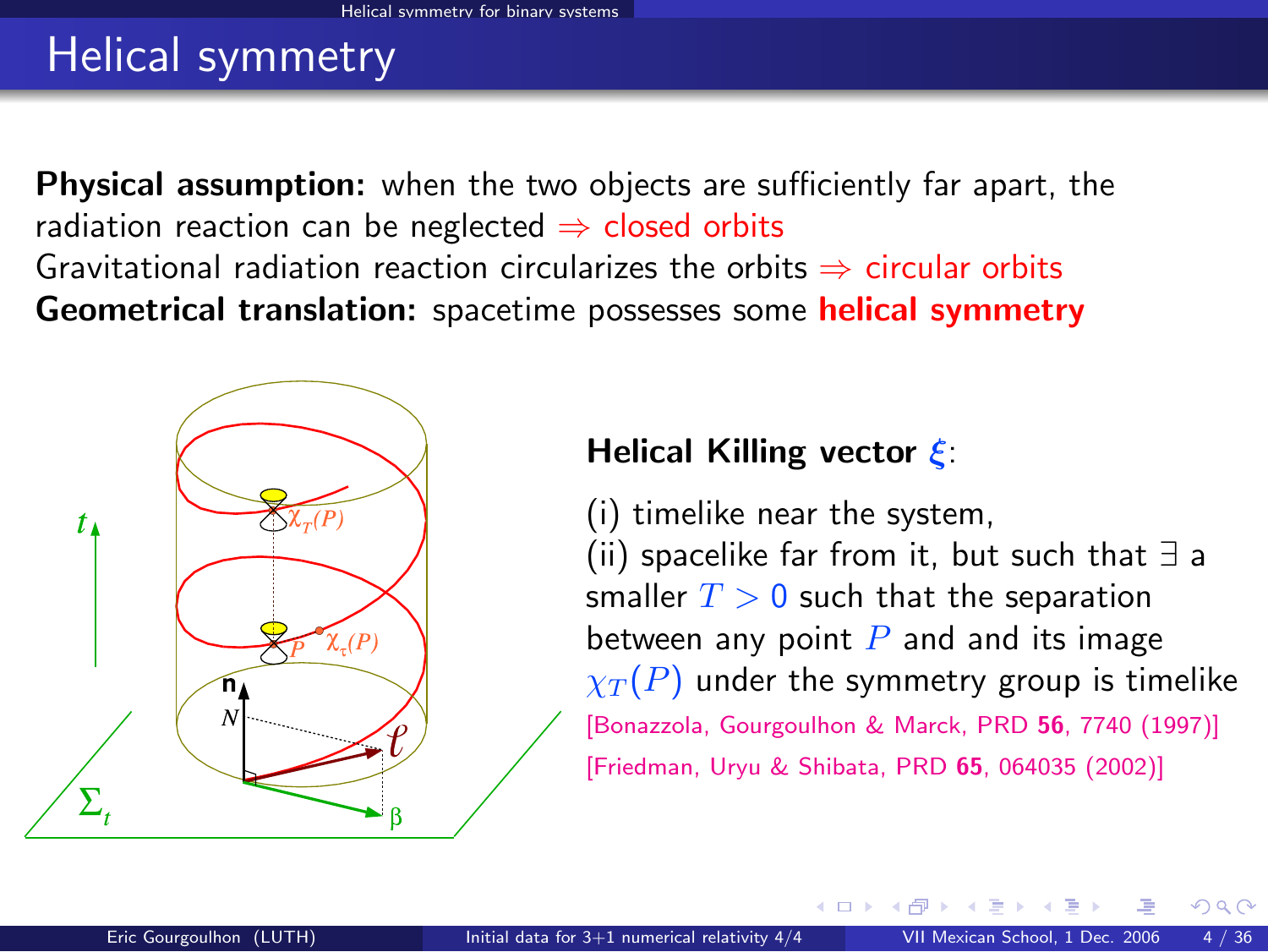## Helical symmetry: discussion

Helical symmetry is exact

- in Newtonian gravity and in 2nd order Post-Newtonian gravity
- in the Isenberg-Wilson-Mathews approximation to General Relativity [\[Baumgarte et al., PRL](http://prola.aps.org/abstract/PRL/v79/i7/p1182_1) 79, 1182 (1997)]
- in general relativity for a non-axisymmetric system (binary) only with standing gravitational waves [\[Detweiler, PRD](#page-0-1) 50, 4929 (1994)]

A spacetime with a helical Killing vector and standing gravitational waves cannot be asymptotically flat in full GR [\[Gibbons & Stewart 1983\]](#page-0-1).

 $\Omega$ 

**K ロ ト K 何 ト K ヨ ト**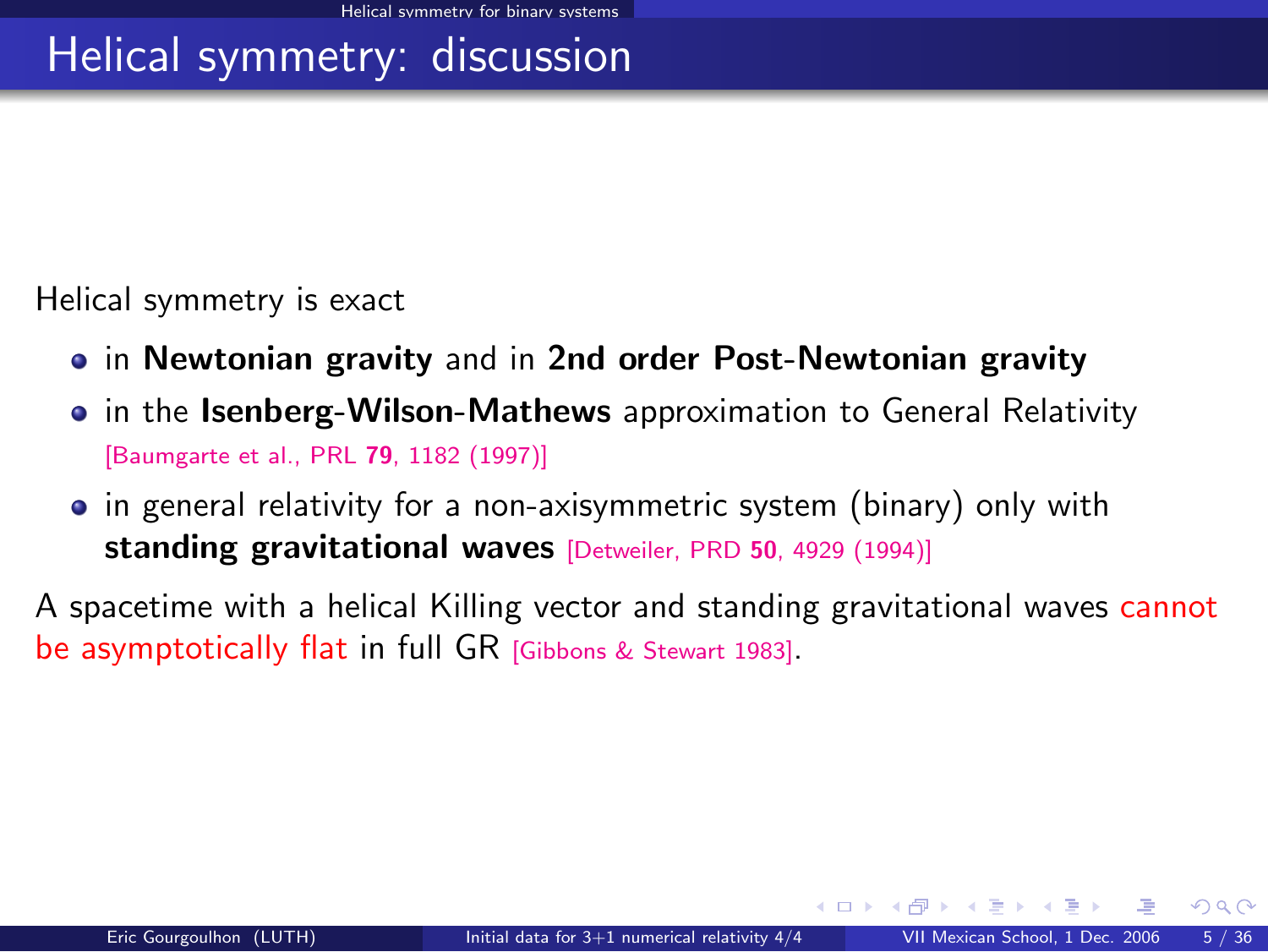# Helical symmetry and extended conformal thin sandwich (XCTS)

Choose coordinates  $(t, x^i)$  adapted to the helical Killing vector:  $\frac{\partial}{\partial t} = \xi$ .  $\implies$  the "velocity" part of the freely specifiable data of the XCTS approach is fully determined:

$$
\dot{\tilde{\gamma}}^{ij} = \frac{\partial \tilde{\gamma}^{ij}}{\partial t} = 0 \quad \text{and} \quad \boxed{\dot{K} = \frac{\partial K}{\partial t} = 0}
$$

No such direct translation of helical symmetry in the CTT scheme

In addition, choose maximal slicing  $K = 0$ The XCTS system becomes then

$$
\tilde{D}_{i}\tilde{D}^{i}\Psi - \frac{\tilde{R}}{8}\Psi + \frac{1}{8}\hat{A}_{ij}\hat{A}^{ij}\Psi^{-7} + 2\pi \tilde{E}\Psi^{-3} = 0
$$
\n
$$
\tilde{D}_{j}\left(\frac{1}{\tilde{N}}(\tilde{L}\beta)^{ij}\right) = 16\pi \tilde{p}^{i}
$$
\n
$$
\tilde{D}_{i}\tilde{D}^{i}(\tilde{N}\Psi^{7}) - (\tilde{N}\Psi^{7})\left[\frac{1}{8}\tilde{R} + \frac{7}{8}\hat{A}_{ij}\hat{A}^{ij}\Psi^{-8} + 2\pi(\tilde{E} + 2\tilde{S})\Psi^{-4}\right] = 0
$$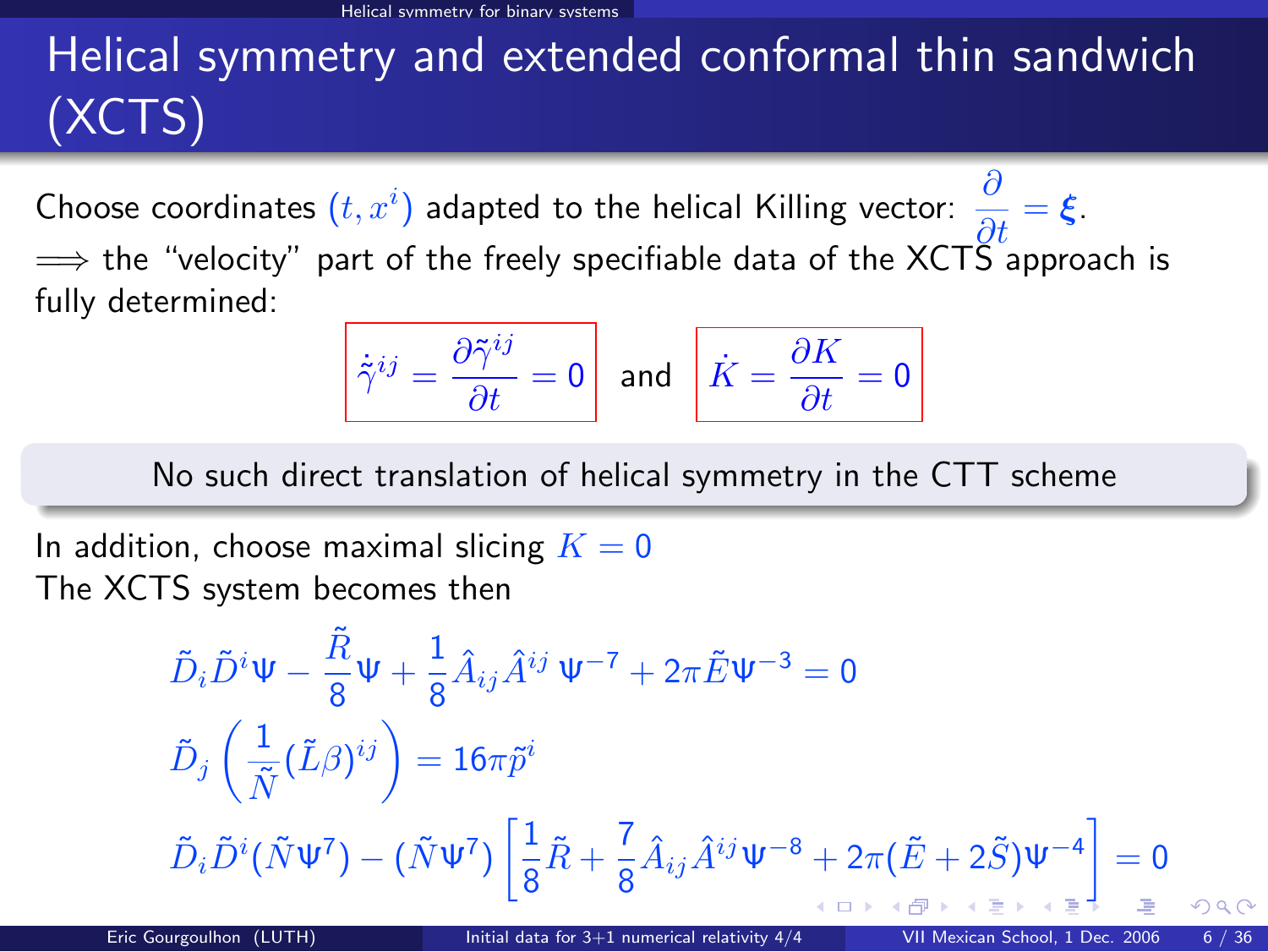# Helical symmetry and extended conformal thin sandwich (XCTS)

**Case of flat conformal metric:** if one choose, as part of free data,  $\tilde{\gamma}_{ij} = f_{ij}$ , the helical-symmetry XCTS equations reduce to

$$
\Delta \Psi + \frac{1}{8} \hat{A}_{ij} \hat{A}^{ij} \Psi^{-7} + 2\pi \tilde{E} \Psi^{-3} = 0
$$
  
\n
$$
\Delta \beta^{i} + \frac{1}{3} \mathcal{D}^{i} \mathcal{D}_{j} \beta^{j} - (L\beta)^{ij} \tilde{D}_{j} \ln \tilde{N} = 16\pi \tilde{N} \tilde{p}^{i}
$$
  
\n
$$
\Delta (\tilde{N} \Psi^{7}) - (\tilde{N} \Psi^{7}) \left[ \frac{7}{8} \hat{A}_{ij} \hat{A}^{ij} \Psi^{-8} + 2\pi (\tilde{E} + 2\tilde{S}) \Psi^{-4} \right] = 0
$$

 $\Delta:=\mathcal{D}_i\mathcal{D}^i$  flat Laplacian,  $\mathcal{D}_i$  flat connection  $(\mathcal{D}_i=\partial_i$  in Cartesian coord.),  $\hat{A}^{ij} = \frac{1}{\sigma^2}$  $\frac{1}{2\tilde{N}}(L\beta)^{ij},\ \ \ (L\beta)^{ij}:=\mathcal{D}^i\beta^j+\mathcal{D}^j\beta^i-\frac{2}{3}$  $\frac{2}{3}\mathcal{D}_k\beta^k f^{ij}$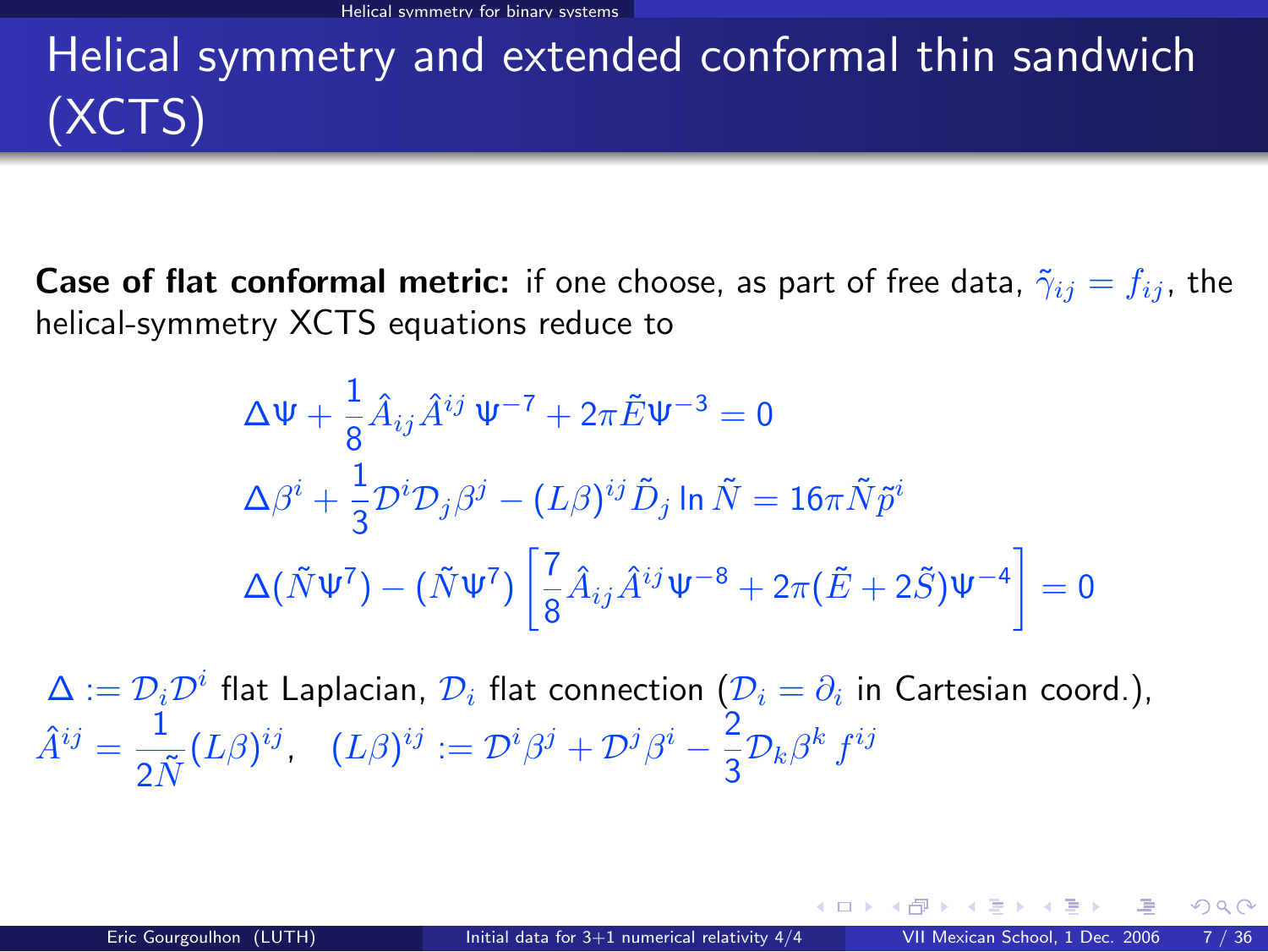### Helical symmetry and IWM approximation

Isenberg-Wilson-Mathews approximation: waveless approximation to General Relativity based on a conformally flat spatial metric:  $|\gamma = \Psi^4 f|$ [\[Isenberg \(1978\)\]](#page-0-1), [\[Wilson & Mathews \(1989\)\]](#page-0-1)  $\Rightarrow$  spacetime metric :  $ds^2=-N^2dt^2+\Psi^4f_{ij}(dx^i+\beta^i dt)(dx^j+\beta^j dt)$ Amounts to solve only 5 of the 10 Einstein equations:

- **Hamiltonian constraint**
- momentum constraint (3 equations)
- **•** trace of the evolution equation for the extrinsic curvature

Within the helical symmetry, the IWM equations reduce to the XCTS equations with choice  $\tilde{\gamma} = f$ 

#### but note

XCTS is not some approximation to general relativity (contrary to IWM): it provides exact initial data

 $\Omega$ 

**K ロ ト K 何 ト K ヨ ト**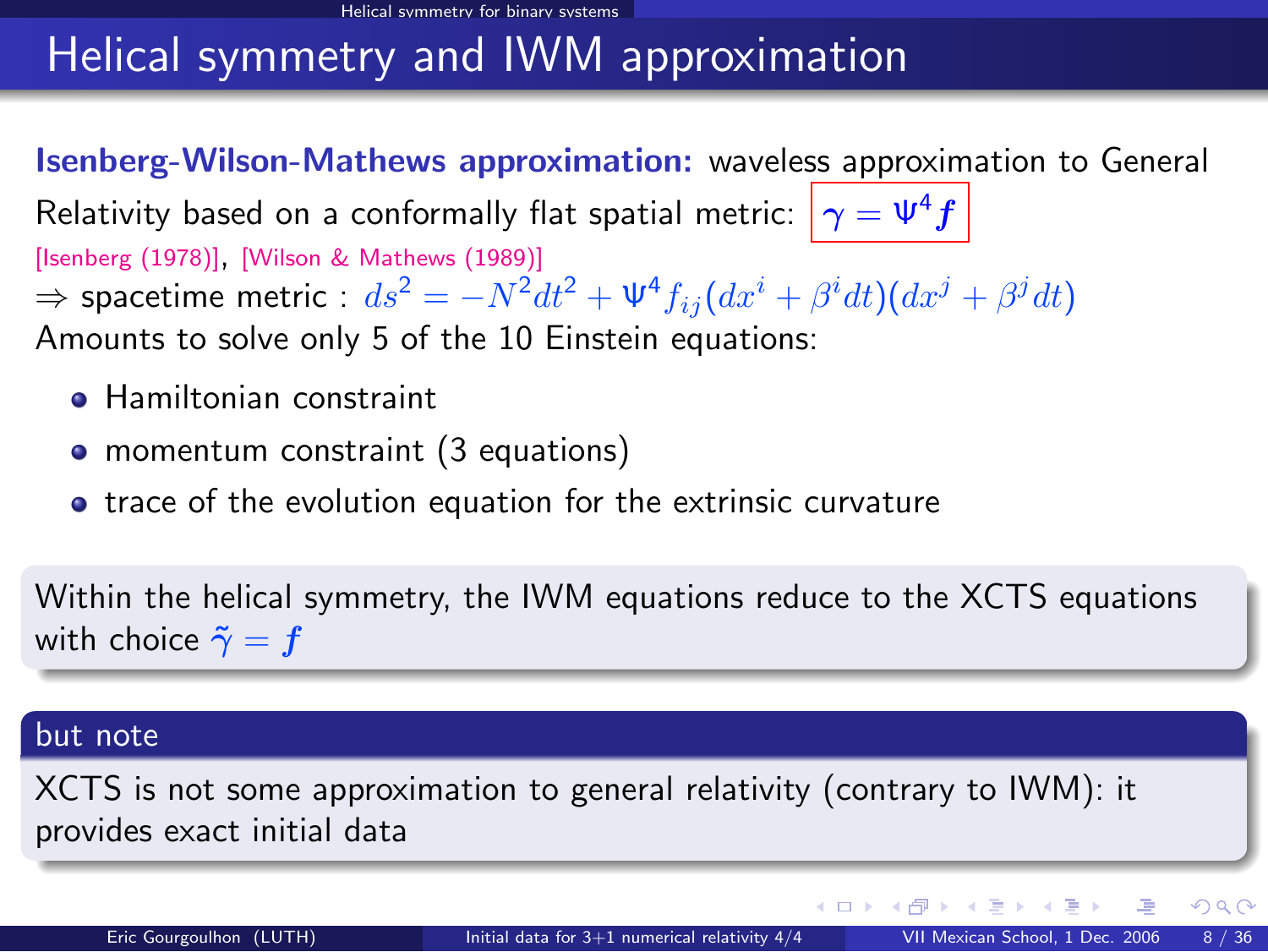### **Outline**

[Helical symmetry for binary systems](#page-2-0)

#### 2 [Initial data for orbiting binary black holes](#page-8-0)

[Initial data for orbiting binary neutron stars](#page-25-0)



<span id="page-8-0"></span>4 0 8 1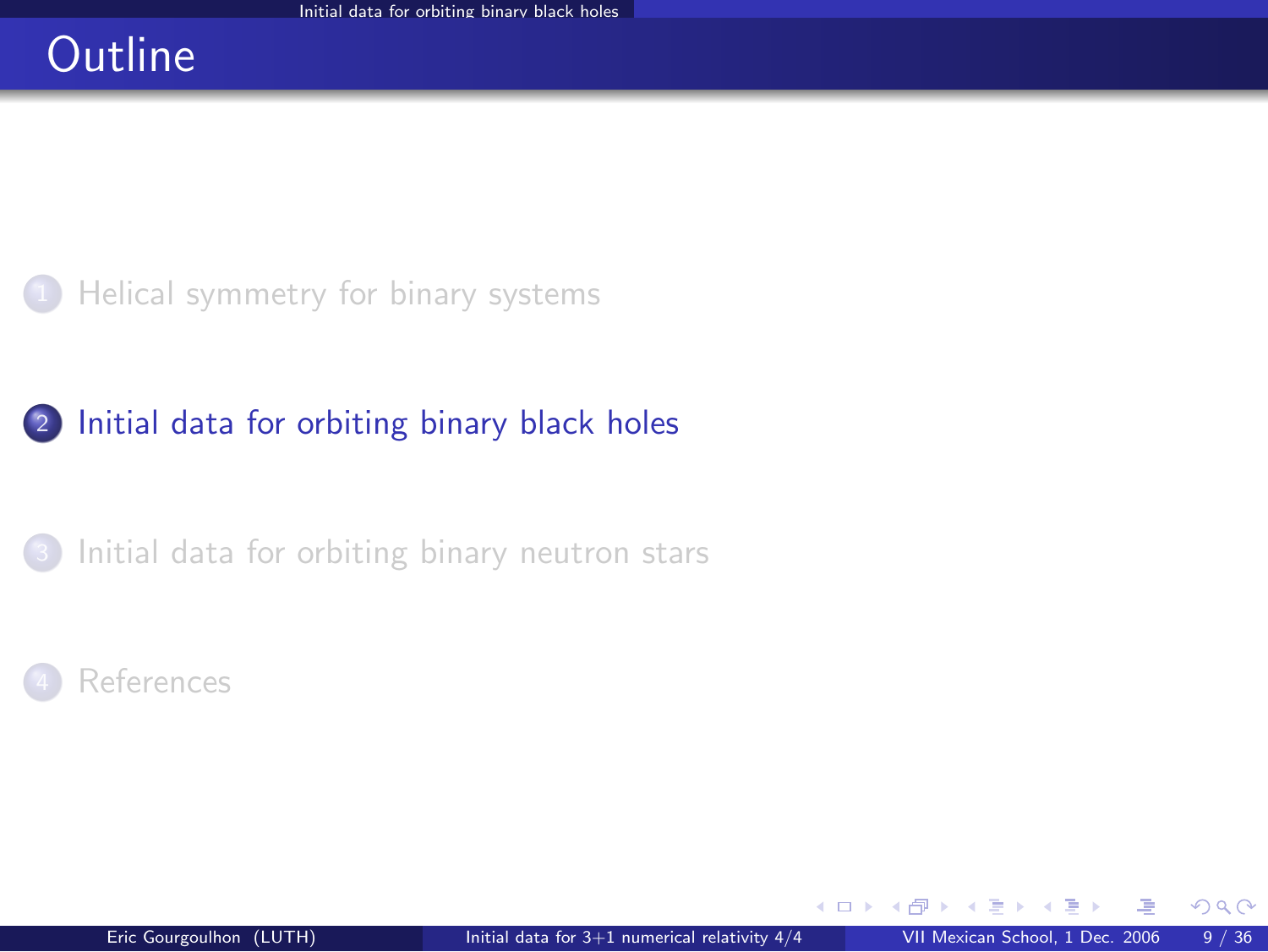### Basic framework

 $\partial_t = \xi$  helical Killing vector  $\Longrightarrow$  XCTS scheme with  $\dot{\tilde{\gamma}}^{ij} = 0$  and  $\dot{K} = 0$ 

• each black hole is a non-expanding horizon

From Lecture 3 : Non-expanding horizon boundary conditions:

$$
\bullet \ 4\tilde{s}^{i}\tilde{D}_{i}\Psi + \tilde{D}_{i}\tilde{s}^{i}\Psi + \frac{1}{2\tilde{N}}(\tilde{L}\beta)_{ij}\tilde{s}^{i}\tilde{s}^{j}\Psi^{-3} - \frac{2}{3}K\Psi^{3}\stackrel{S}{=} 0
$$

$$
\bullet \ \beta^{\perp} \stackrel{\mathcal{S}}{=} N
$$

 $V$  conformal Killing vector of  $\bm{\tilde q}$ , e.g.  $V\stackrel{\mathcal{S}}{=} \omega\,\partial_{\varphi_\star}\,\,\,\,\,\,\,\,(\omega = \text{const})$ 

 $S = S_1$  or  $S_2$  (one the two excised surfaces)

Hence  $\bm{\beta} \stackrel{\mathcal{S}}{=} \beta^\perp s - \bm{V}$  yields  $\left|\bm{\beta} \stackrel{\mathcal{S}}{=} N\bm{s} - \omega \, \bm{\partial}_{\varphi_\star}\right|$ The remains to choose, for each hole,

- the lapse  $N$  (choice of foliation)
- the conformal Killing vector  $\partial_{\varphi_\star}$  on  $\mathcal S$  (choice of the direction of spin)
- the constant  $\omega$  (choice of spin amplitude, cf. be[low](#page-8-0)[\)](#page-10-0)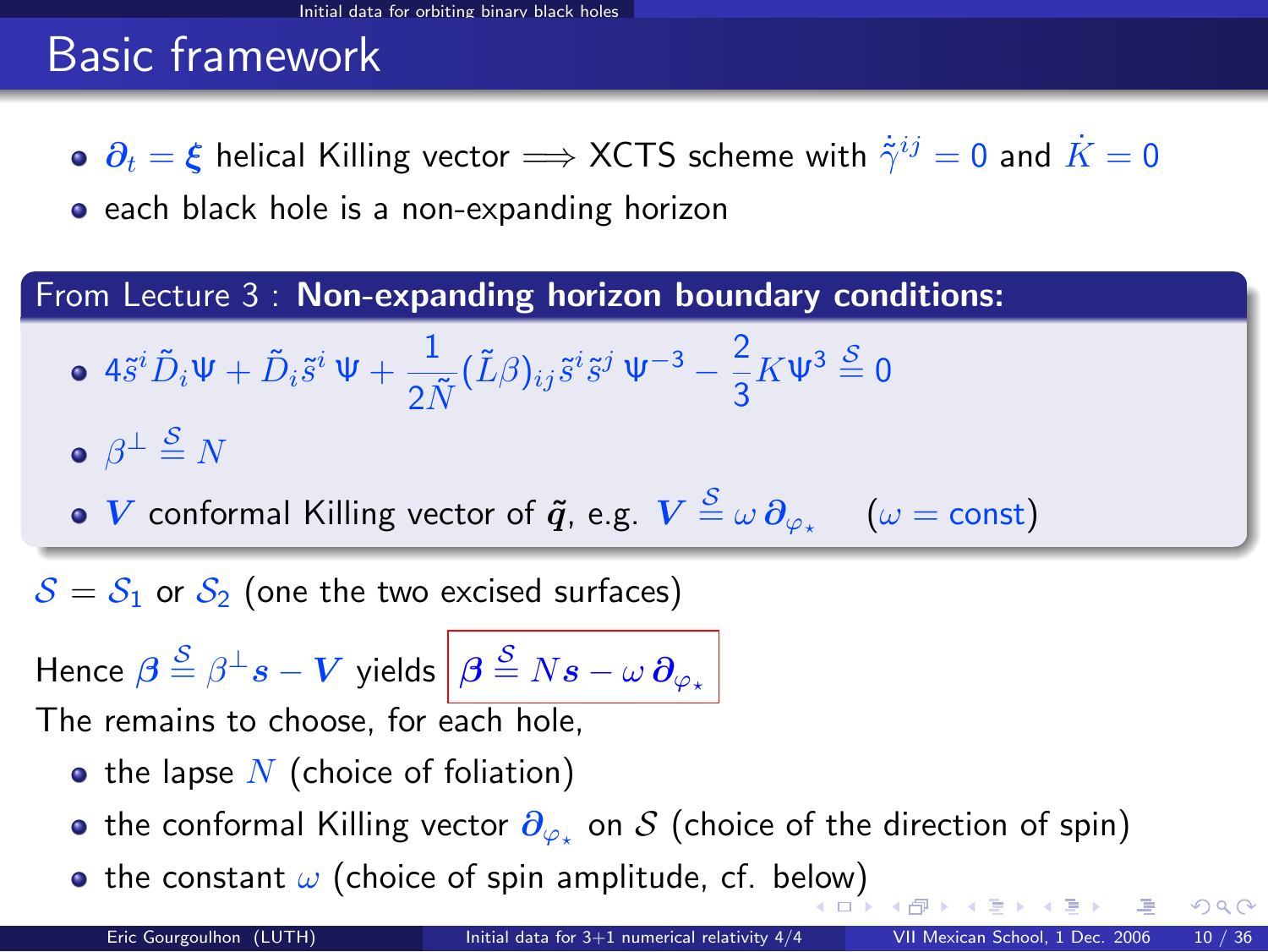## Boundary conditions at spatial infinity

At spatial infinity:

<span id="page-10-0"></span>
$$
\overline{\boldsymbol{\xi}=\boldsymbol{\partial}_{t_0}+\Omega\boldsymbol{\partial}_{\varphi_0}}
$$

where  $(t_0, r_0, \theta_0, \varphi_0)$  = coordinate system associated with an asymptotically inertial observer

 $\Omega$  : constant = orbital angular velocity

Hence the boundary conditions:

\n- asymptotic flatness: 
$$
\boxed{\Psi|_{r\to\infty} = 1}
$$
 and  $\boxed{\tilde{N}|_{r\to\infty} = 1}$
\n- $\partial_t = Nn + \beta = \xi$  helical vector:  $\boxed{\beta|_{r\to\infty} = \Omega \partial_{\varphi_0}}$
\n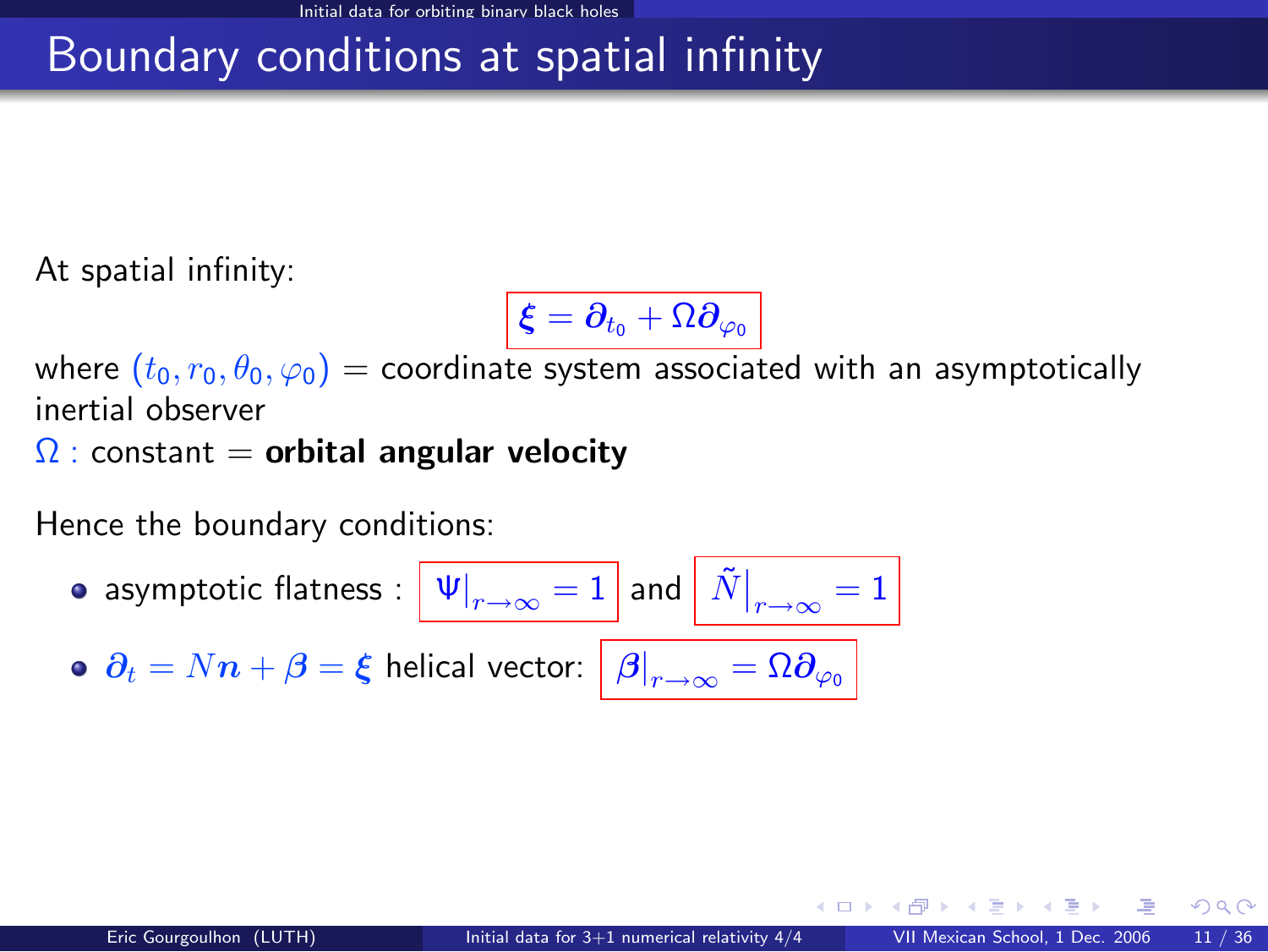### Rotation state of the holes

#### 1. Corotating state (synchronized configuration)

the BHs are corotating  $\iff$  the null generators of the non-expanding horizons are colinear to the helical Killing vector  $\iff$  the non-expanding horizons are Killing horizons  $\iff$  the helical Killing vector  $\partial_t$  is null at  $S_1$  and  $S_2$  $\iff (Nn + \beta) \cdot (Nn + \beta) \stackrel{S}{=} 0$  $\iff -N^2 + \beta \cdot \beta \stackrel{S}{=} 0$  $\qquad \Longleftrightarrow \quad \, -N^2+N^2+\omega^2\,\pmb{\partial}_{\varphi_0}\cdot\pmb{\partial}_{\varphi_0}\stackrel{\mathcal{S}}{=}0$  $\Leftrightarrow$   $\omega \stackrel{\mathcal{S}}{=} 0$ 

Remark: From a full spacetime point of view, the corotating state is the only rotation state fully compatible with the helical symmetry (rigidity property) [\[Friedman, Uryu & Shibata, PRD](http://publish.aps.org/abstract/PRD/v65/e064035) 65, 064035 (2002)]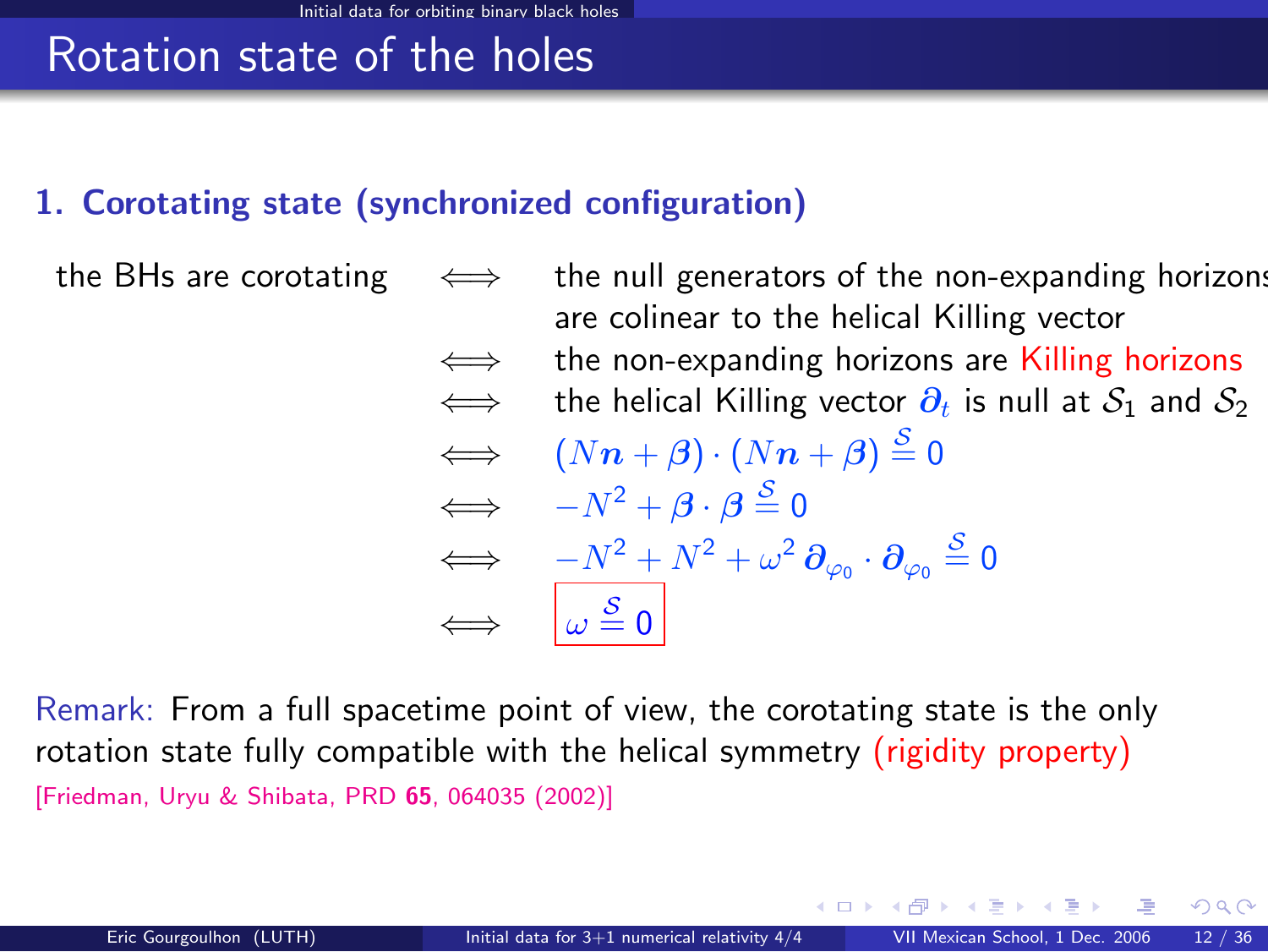### Rotation state of the holes

#### 2. Irrotational state

Spin of a non-expanding horizon [\[Ashtekar, Beetle & Lewandowski, CQG](#page-0-1) 19, 1195 (2002)]

$$
S_{(\phi)}:=\frac{1}{8\pi}\oint_{\mathcal{S}}\langle\boldsymbol{L},\phi\rangle\sqrt{q}d^{2}x
$$

where

- $\boldsymbol{L}$  is the 1-form defined by  $L_a = K_{ij} s^i q^j{}_a$  (cf. Lecture 3)
- $\bullet$   $\phi$  is a Killing vector of  $(S, q)$

In terms of conformal quantities:  $S_{(\phi)}:=\dfrac{1}{16}$  $16\pi$ l. S 1  $\frac{1}{\tilde{N}}(\tilde{L}\beta)_{ij}\tilde{s}^i\phi^j\,\sqrt{\tilde{q}}\,d^2x$ Problem: find a (approximate) Killing vector on  $S$ numerical method: [\[Dreyer, Krishnan, Shoemaker & Schnetter, PRD](http://link.aps.org/abstract/PRD/v67/e024018) <sup>67</sup>, 024018 (2003)]

Definition of *irrotationality* [\[Caudill, Cook, Grigsby & Pfeiffer, PRD](http://link.aps.org/abstract/PRD/v74/e064011) 74, 064011 (2006)] :

 $S_{(\phi)} = 0$  $\implies$  choose  $\omega$  to ensure  $S_{(\phi)} = 0$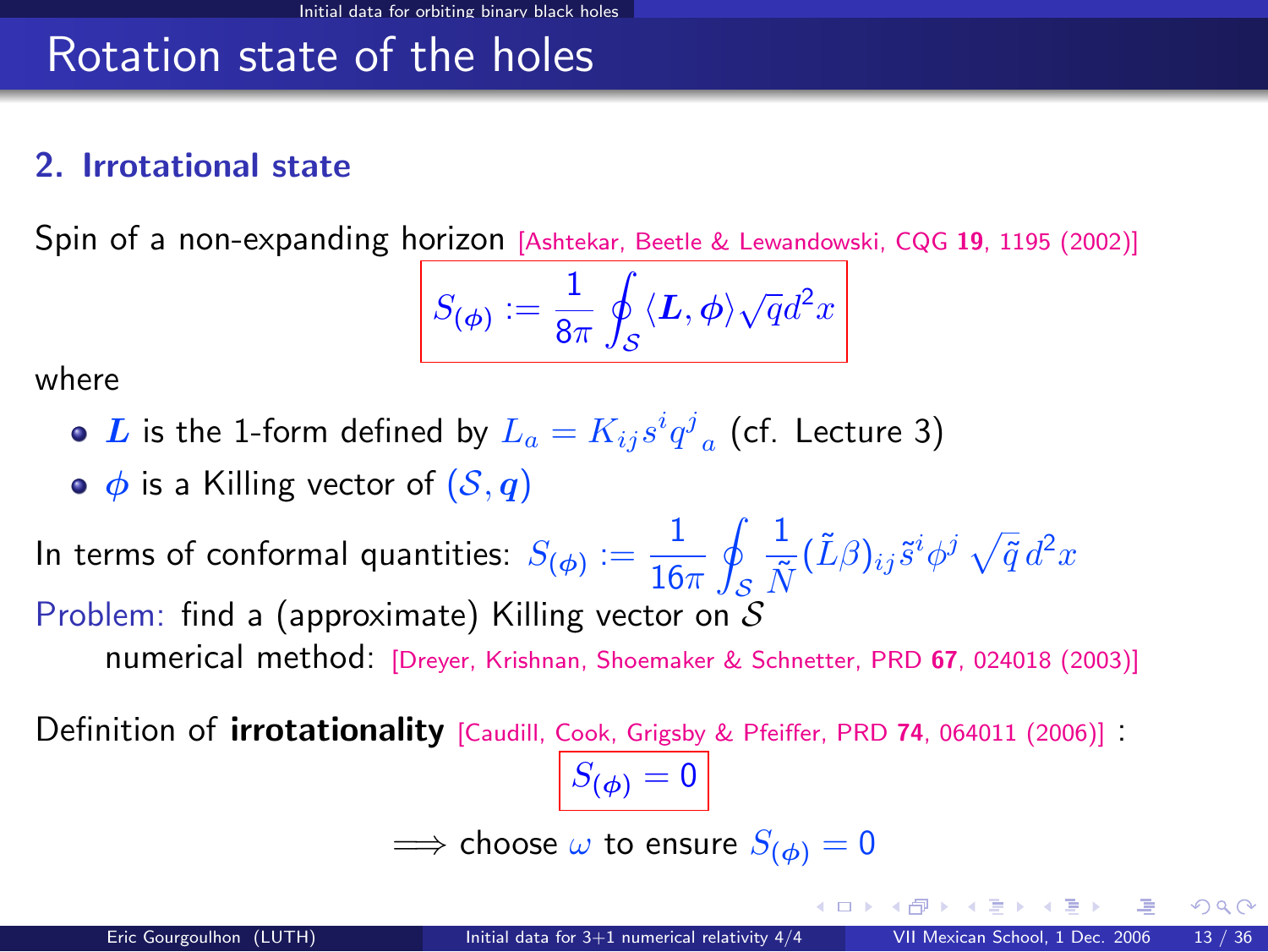### Global quantities

 $\bullet$  Orbital angular velocity:  $\Omega \; / \; \lvert \; \xi = \partial_{t_0} + \Omega \partial_{\varphi_0} \; \rvert$ 

ADM mass:  $M_{\rm ADM} = -\frac{1}{2s}$  $2\pi$ I ∞  $s^i\left( \mathcal{D}_i\mathsf{\Psi}-\frac{1}{\mathtt{\circ}} \right)$  $\frac{1}{8} {\cal D}^j \tilde{\gamma}_{ij} \bigg) \sqrt{q} \, d^2x$ 

- Total angular momentum:  $J=\frac{1}{2}$  $8\pi$ l.  $\int\limits_{-\infty}^{\infty}\left(K_{ij}-K\gamma_{ij}\right)\left(\boldsymbol{\partial}_{\varphi_0}\right)^i s^j\sqrt{q}\,d^2x$
- Irreducible masses:  $M_{\text{irr}i} := \sqrt{\frac{A_i}{16\pi}}$  $\frac{1+i}{16\pi}$   $(i = 1, 2)$

 $A_i$  = area of surface  $S_i$  (measured with induced metric q)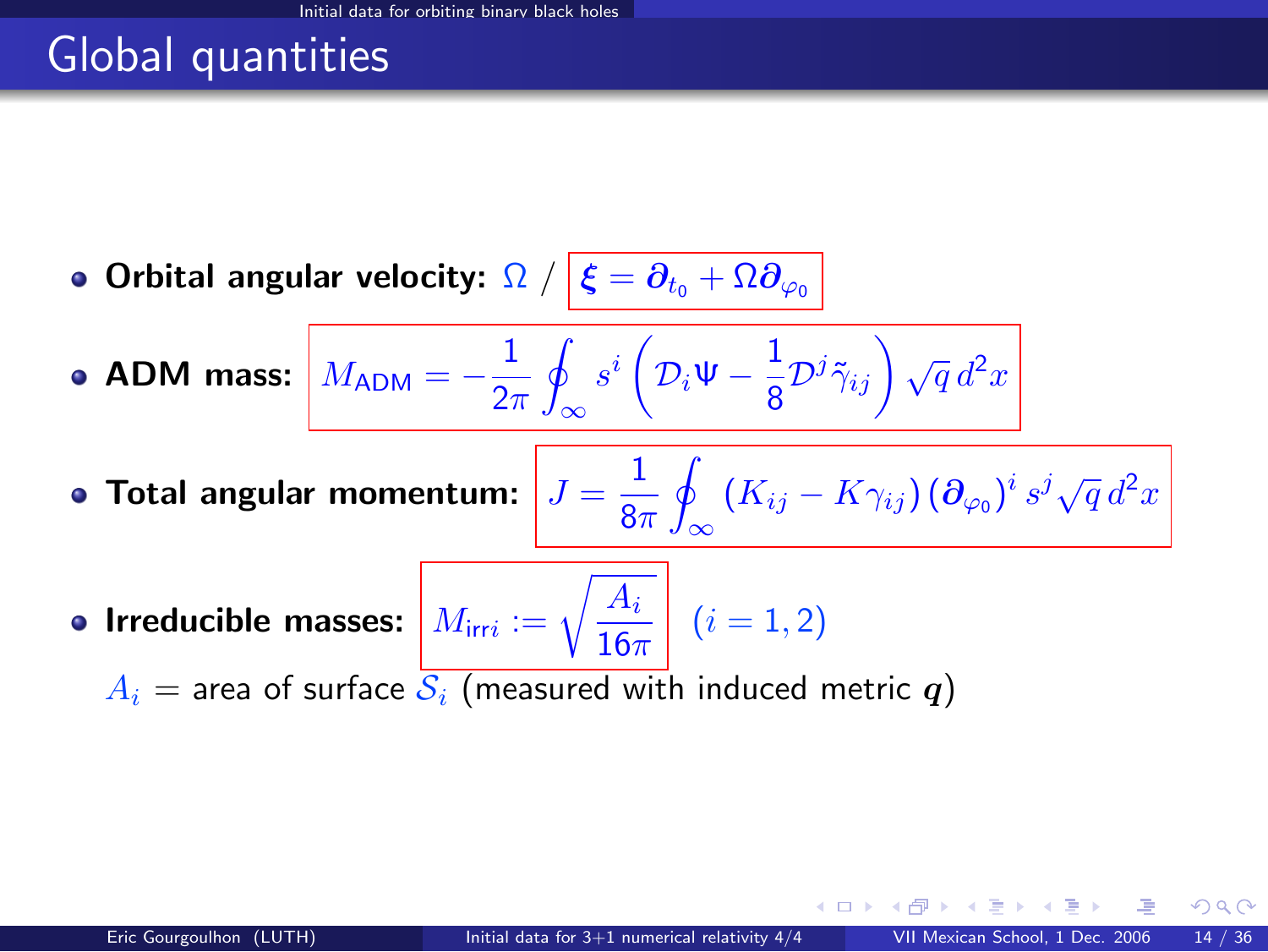#### 1. Effective potential method

Origin: [Cook, PRD <sup>50</sup>[, 5025 \(1994\)\]](http://cornell.mirror.aps.org/abstract/PRD/v50/i8/p5025_1), improved by [\[Caudill, Cook, Grigsby & Pfeiffer, PRD](http://link.aps.org/abstract/PRD/v74/e064011) <sup>74</sup>, [064011 \(2006\)\]](http://link.aps.org/abstract/PRD/v74/e064011)

- Define the binding energy by  $E := M_{\rm ADM} M_{\rm irr1} M_{\rm irr2}$
- $\bullet$  Define a circular orbit as an extremum of E with respect to proper separation  $l$  at fixed angular momentum, irreducible masses and spins:

$$
\left. \frac{\partial E}{\partial l} \right|_{J, M_{\text{irr1}}, M_{\text{irr2}}, S_1, S_2} = 0
$$

**← ロ ▶ → イ 同**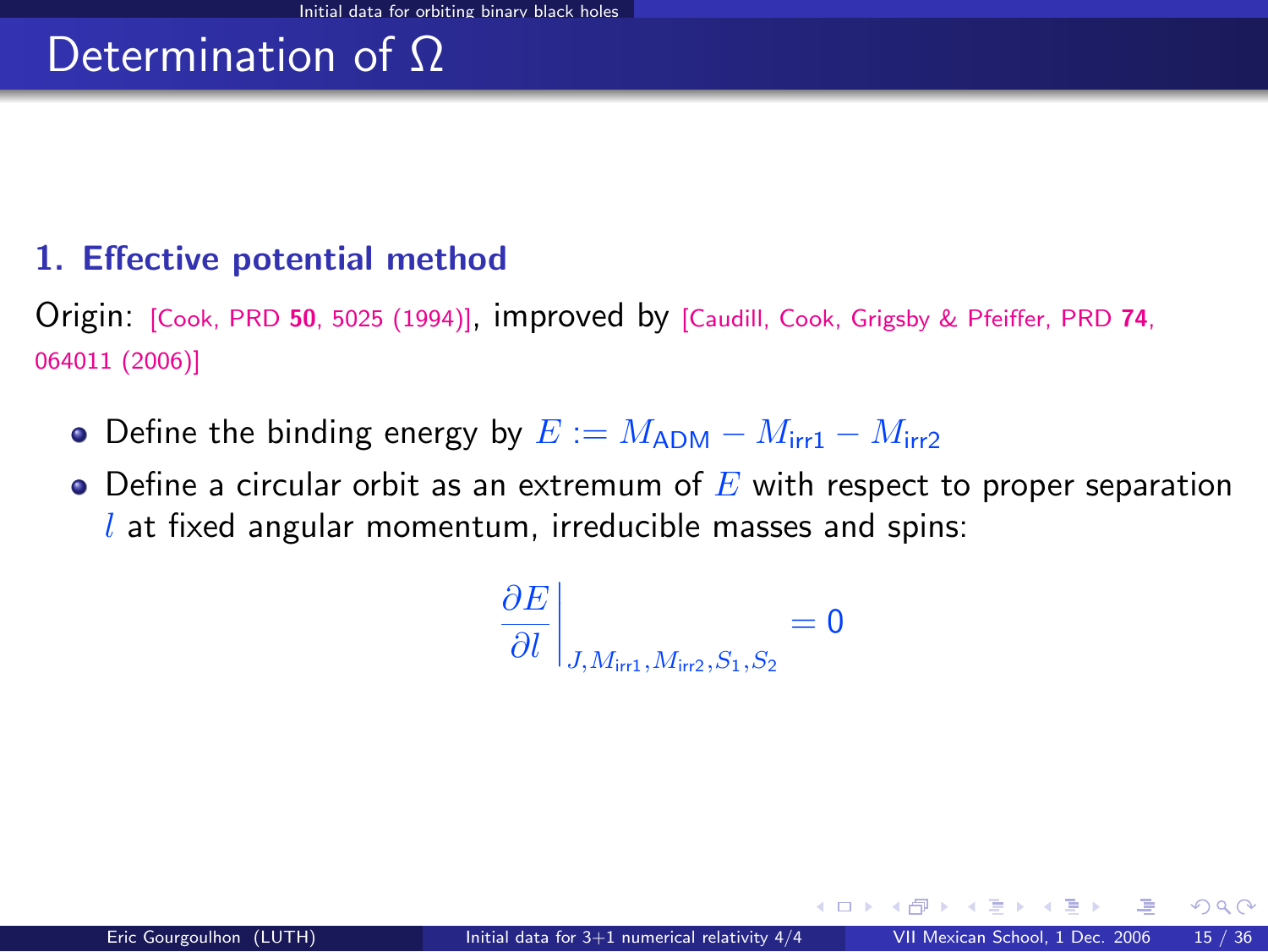#### 2. Virial theorem method

Origin: [\[Gourgoulhon, Grandcl´ement & Bonazzola, PRD](http://publish.aps.org/abstract/PRD/v65/e044020) <sup>65</sup>, 044020 (2002)],

Virial assumption:  $O(r^{-1})$  part of the metric  $(r\rightarrow\infty)$  same as Schwarzschild [The only quantity "felt" at the  $O(r^{-1})$  level by a distant observer is the total mass of the system.]

A priori

$$
\Psi \sim 1 + \frac{M_{\rm ADM}}{2r} \qquad \text{and} \qquad N \sim 1 - \frac{M_{\rm K}}{r}
$$

Hence

$$
(\text{virial assumption}) \iff M_{\text{ADM}} = M_{\text{K}}
$$

Note

$$
\text{(virial assumption)} \iff \Psi^2 N \sim 1 + \frac{\alpha}{r^2}
$$

4 **D F**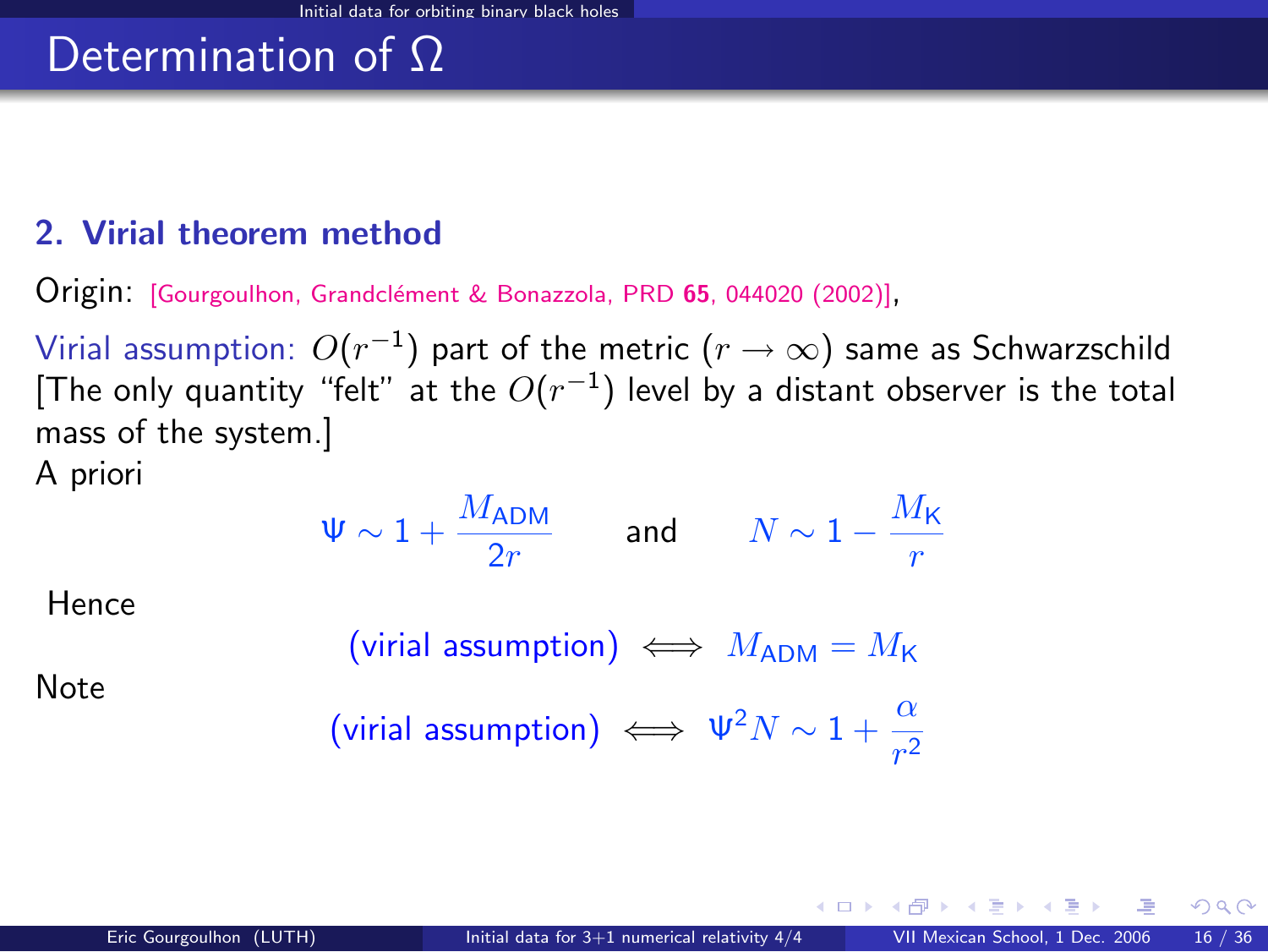#### 2. Virial theorem method (con't)

Link with the classical virial theorem Einstein equations ⇒

$$
\Delta \ln(\Psi^2 N) = \Psi^4 \left[ 4\pi S_i^i + \frac{3}{4} \tilde{A}_{ij} \tilde{A}^{ij} \right]
$$
  

$$
- \frac{1}{2} \left[ \mathcal{D}_i \ln N \mathcal{D}^i \ln N + \mathcal{D}_i \ln(\Psi^2 N) \mathcal{D}^i \ln(\Psi^2 N) \right]
$$

No monopolar  $1/r$  term in  $\Psi^2 N \iff$ 

$$
\int_{\Sigma_t} \left\{ 4\pi S_i^i + \frac{3}{4} \tilde{A}_{ij} \tilde{A}^{ij} - \frac{\Psi^{-4}}{2} \left[ \mathcal{D}_i \ln N \mathcal{D}^i \ln N + \mathcal{D}_i \ln(\Psi^2 N) \mathcal{D}^i \ln(\Psi^2 N) \right] \right\} \Psi^4 \sqrt{f} d^3 x = 0
$$

Newtonian limit is the classical virial theorem:

$$
2E_{\rm kin} + 3P + E_{\rm grav} = 0
$$

 $\Omega$ 

4 0 8 4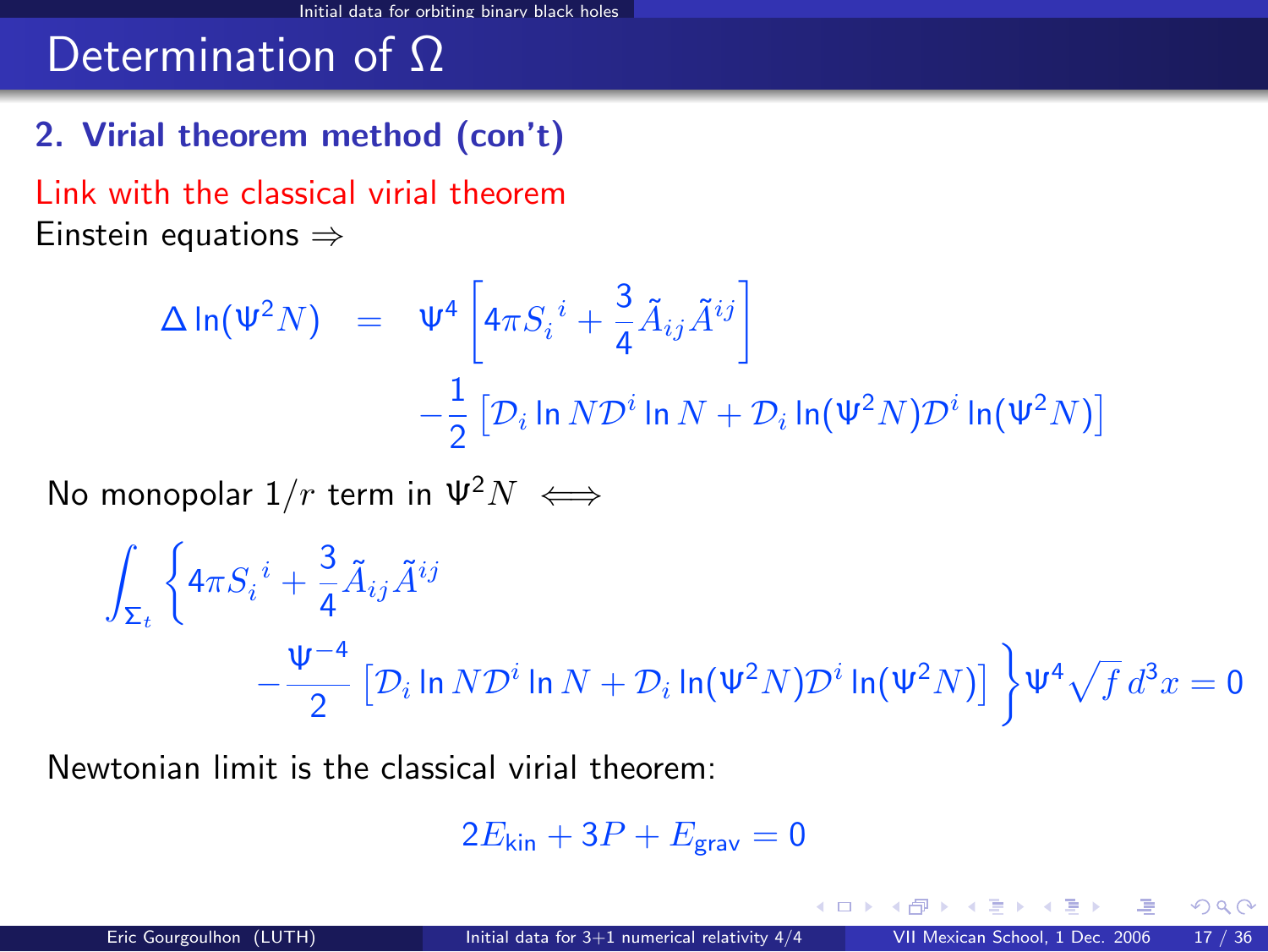#### 2. Virial theorem method : validation

#### 2 4 6 8 10 d /  $M_{irr} = (\Omega M_{irr})^{2/3}$  $0.8<sub>z</sub>$  $1\leftarrow$ 1.2 1.4 1.6 1.8  $\mathbb{2} \Gamma$  $\frac{1}{4}$  $\boldsymbol{\Omega}^{1/3} \, \boldsymbol{\mathrm{M}_{\mathrm{irr}}}^{-5/3}$ Kepler's Third Law (Newtonian) ISCO HKV (Grandclément et al. 2002) 3PN corot (Blanchet 2002) 3PN irrot (Blanchet 2002)

recovering Kepler's third law

そロト

 $QQ$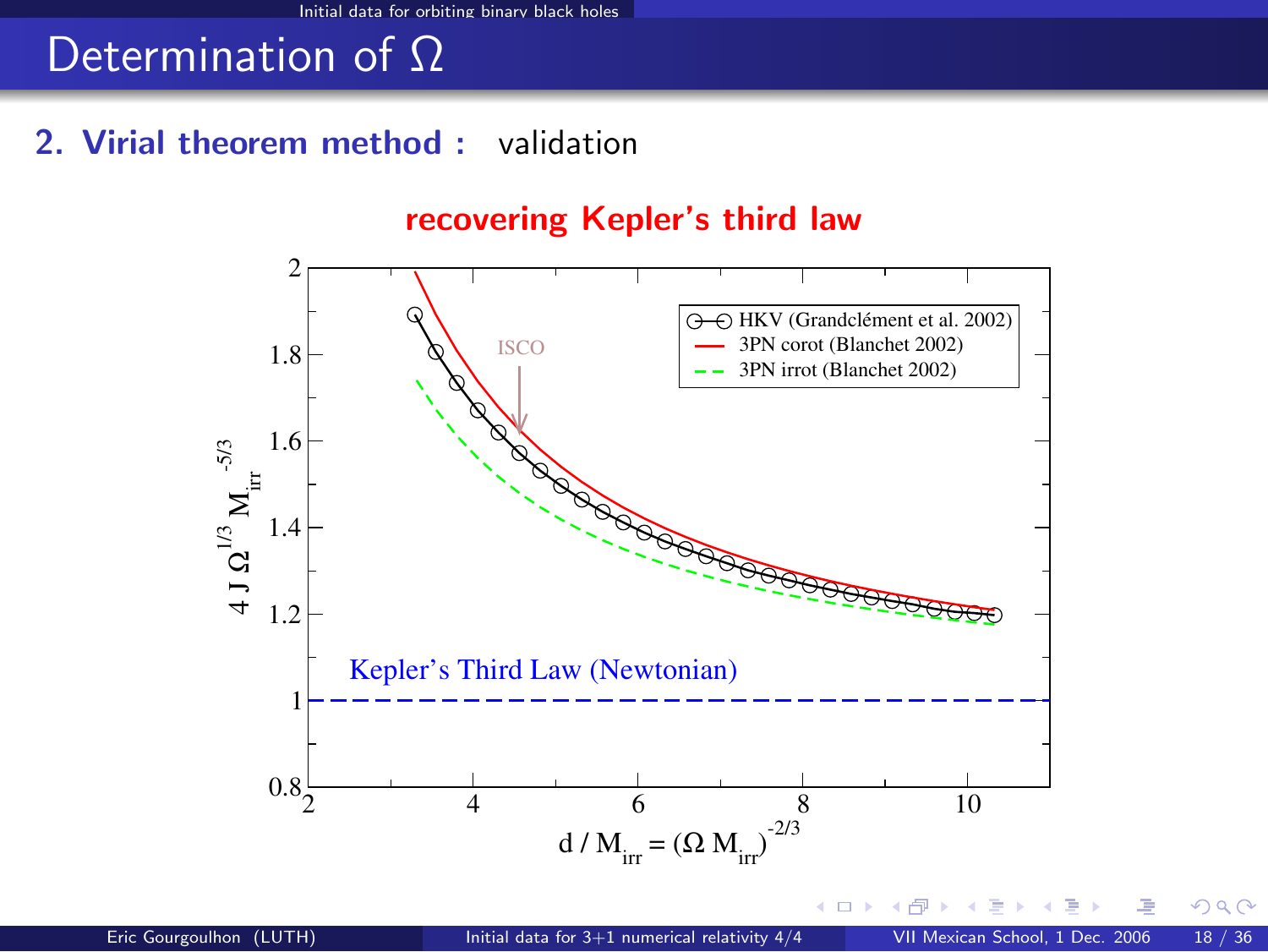### Determination of  $Ω$ : comparison of the two methods

Agreement betweent the effective potential method and the virial theorem method: very good [\[Skoge & Baumgarte, PRD](http://publish.aps.org/abstract/PRD/v66/e107501) <sup>66</sup>, 107501 (2002)]), [\[Caudill, Cook, Grigsby & Pfeiffer, PRD](http://link.aps.org/abstract/PRD/v74/e064011) <sup>74</sup>, 064011 (2006)]

そロト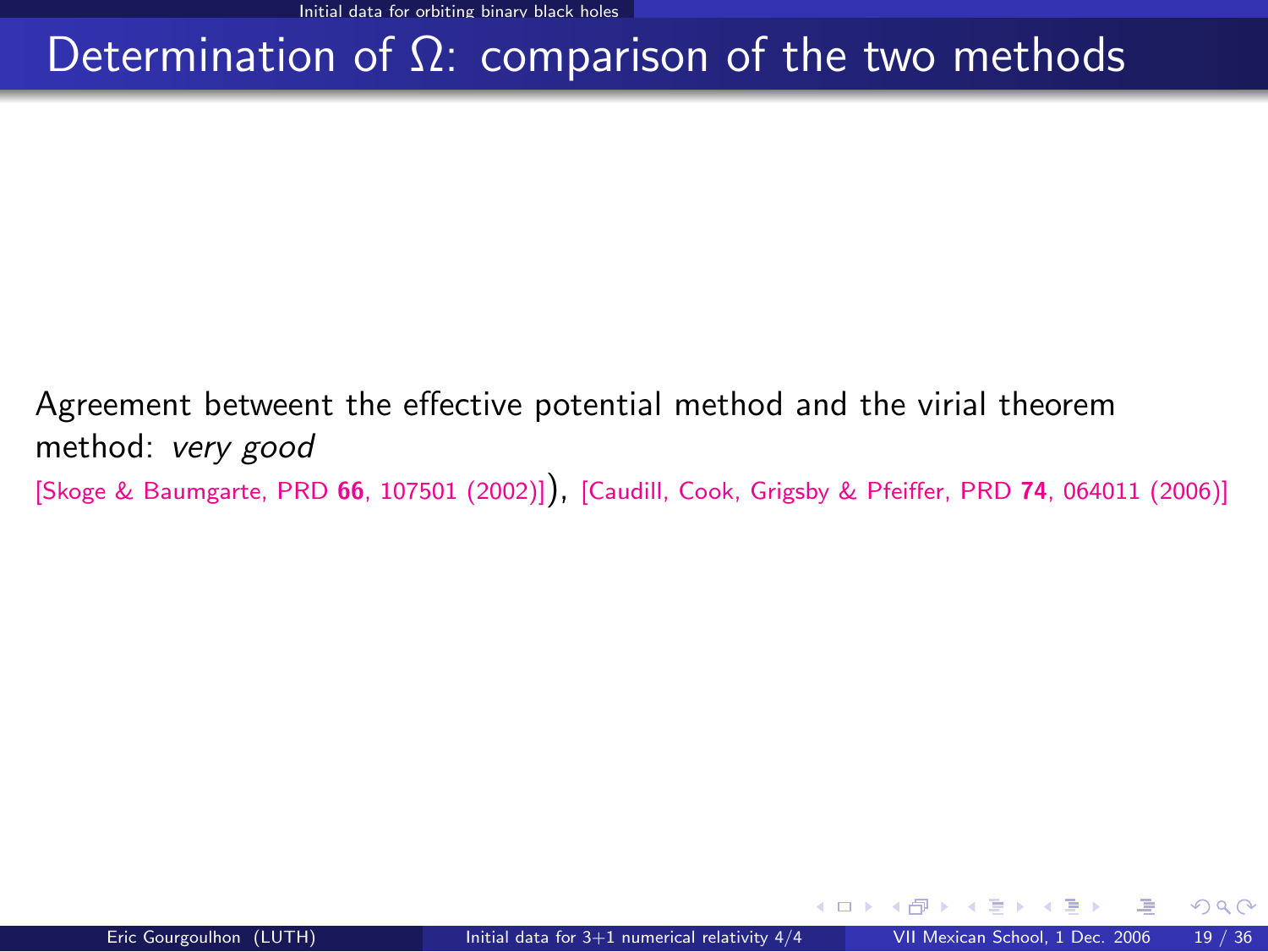### Numerical implementation

- $\bullet$  [Grandclément, Gourgoulhon & Bonazzola, PRD 65, 044021 (2002)] : corotating BH
- [\[Cook & Pfeiffer, PRD](http://publish.aps.org/abstract/PRD/v70/e104016) <sup>70</sup>, 104016 (2004)] : corotating and "quasi-irrotational" BH
- [Ansorg, PRD <sup>72</sup>[, 024018 \(2005\)\]](http://publish.aps.org/abstract/PRD/v72/024018) : corotating BH
- [\[Caudill, Cook, Grigsby & Pfeiffer, PRD](http://link.aps.org/abstract/PRD/v74/e064011) <sup>74</sup>, 064011 (2006)] : corotating and irrotational BH

All are using  $\tilde{\gamma} = f$  and  $K = 0$ 

Shift vector  $(Z=0)$ 

 $\Omega$ 

x [km]





100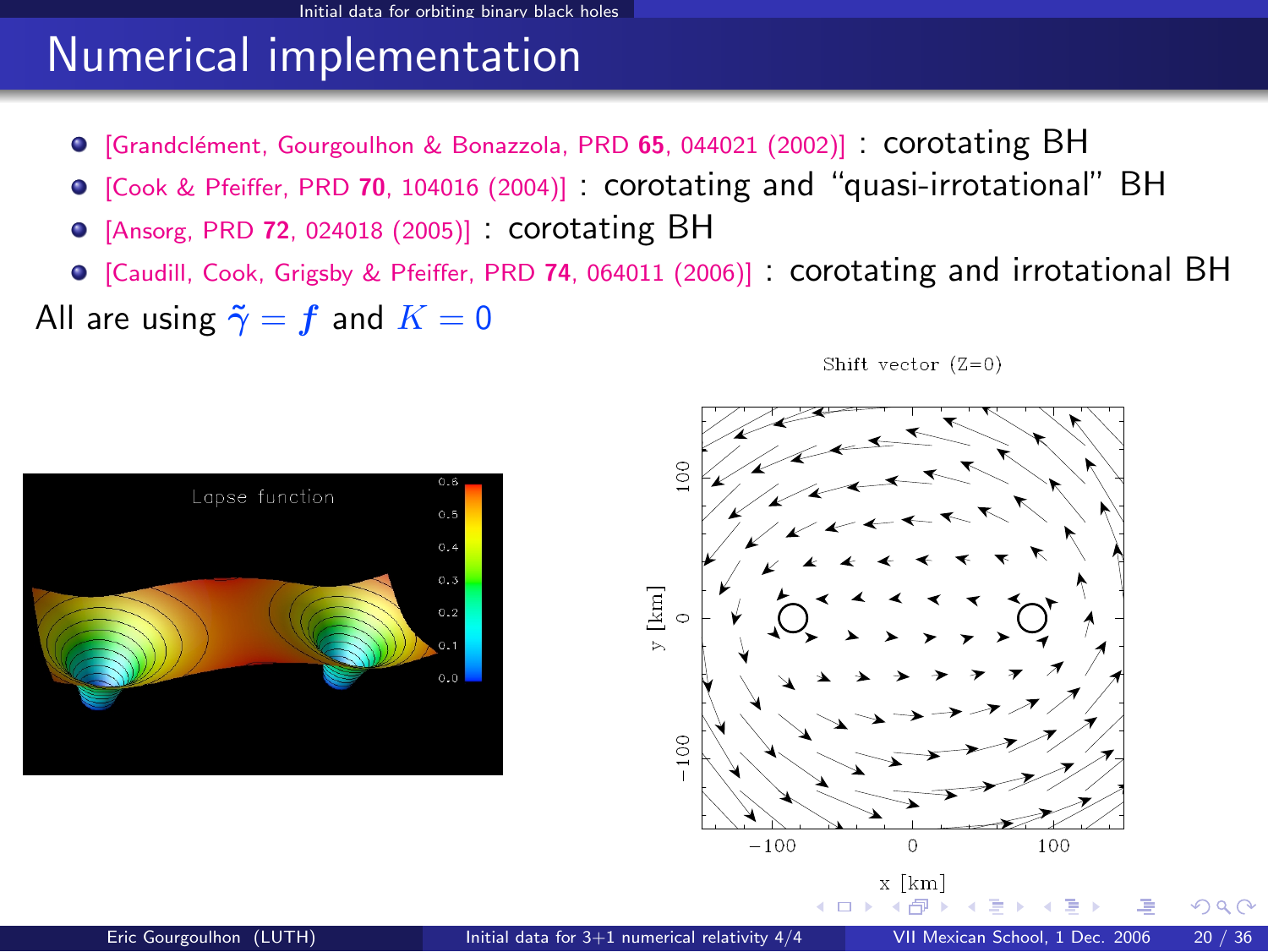### **Results**

Binding energy along an evolutionary sequence of equal-mass binary black holes



[Damour, Gourgoulhon, Grandclément, PRD 66, 024007 (2002)]

4 0 8 1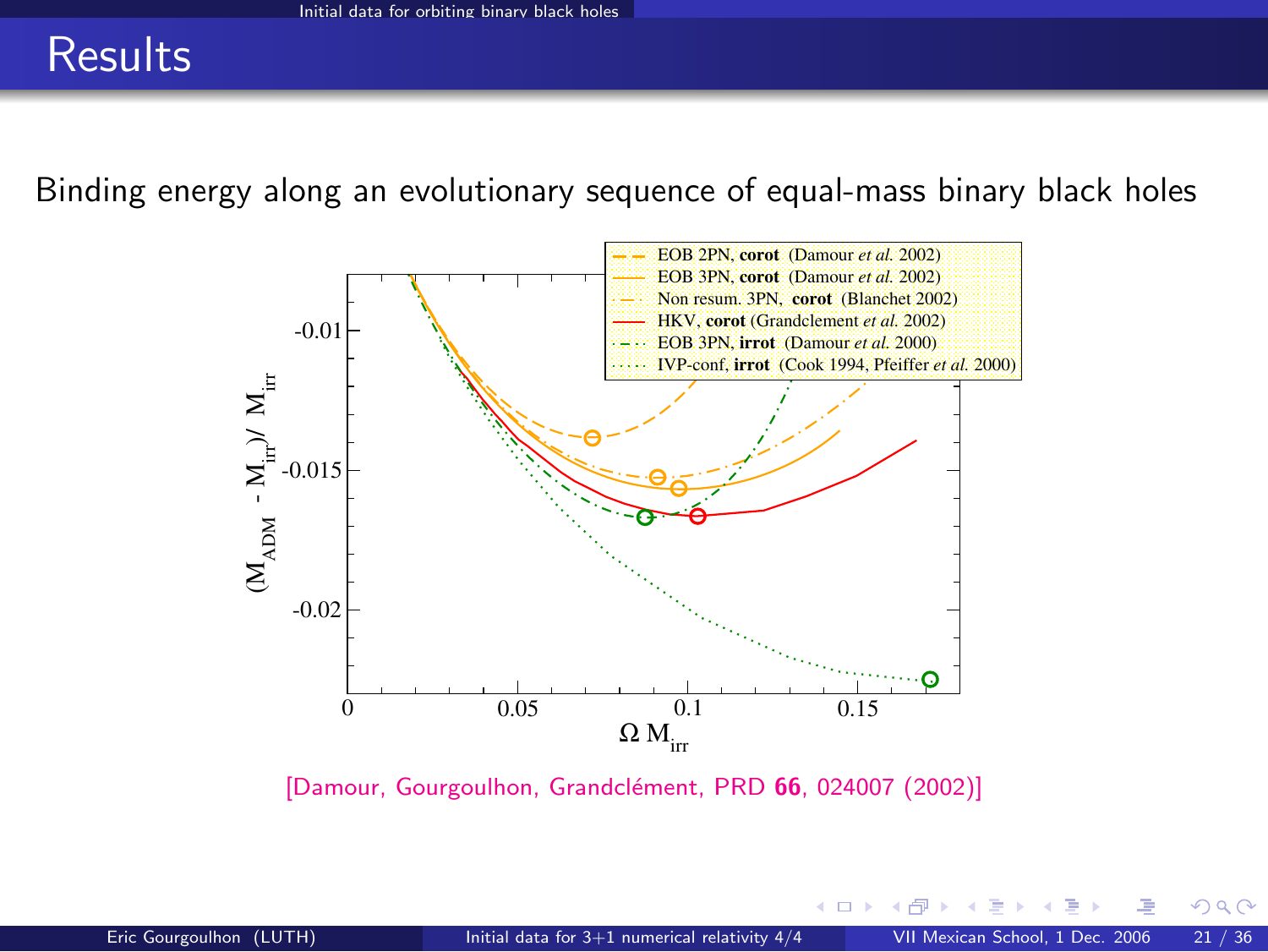### **Results**



[\[Caudill, Cook, Grigsby & Pfeiffer, PRD](http://link.aps.org/abstract/PRD/v74/e064011) 74, 064011 (2006)]

4 0 8 1 ×. a  $299$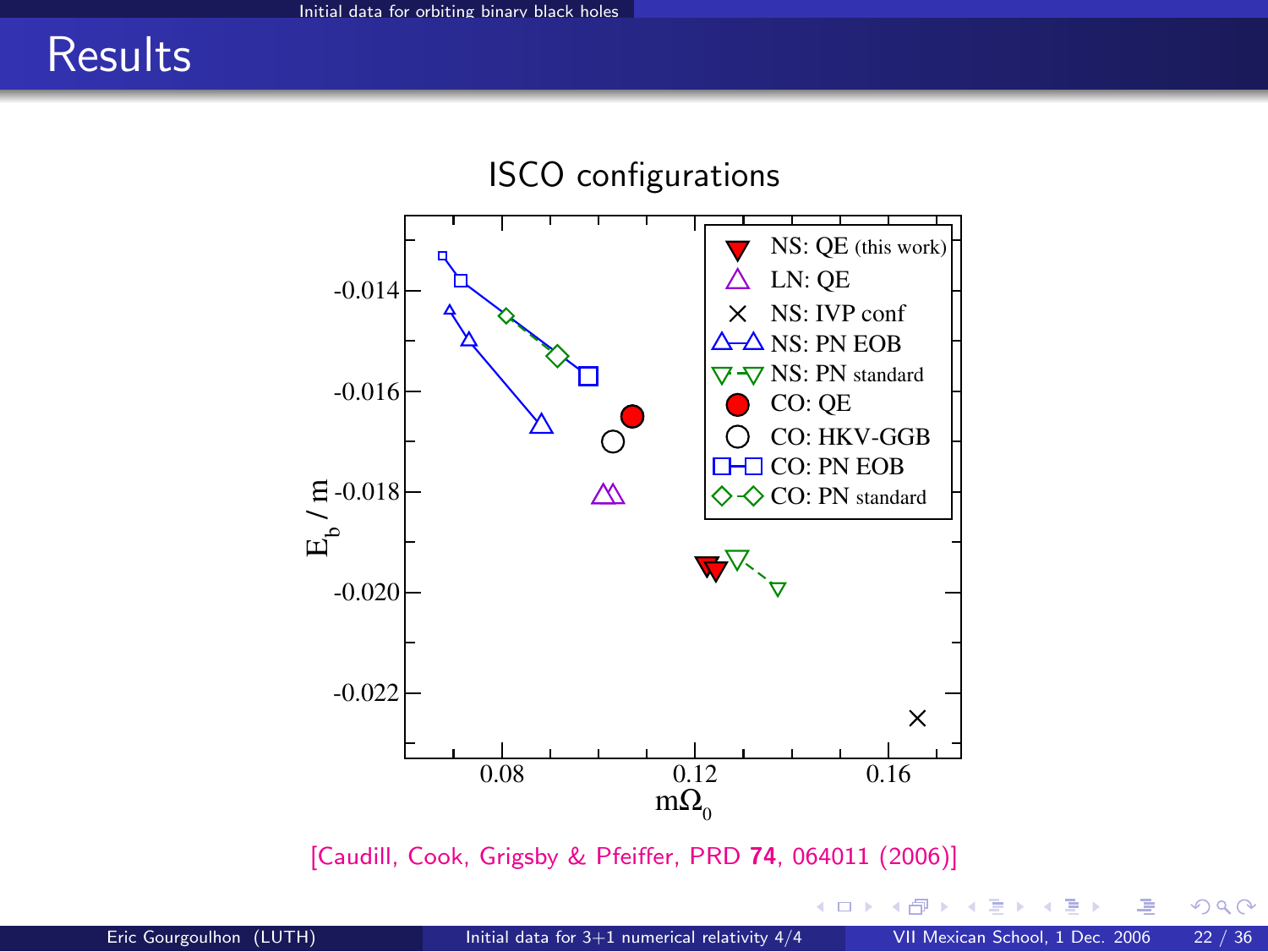### Punctured initial data

Choice of the initial data 3-dimensional manifold: twice-punctured  $\mathbb{R}^3$ :  $\Sigma_0 = \mathbb{R}^3 \backslash \{O_1,O_2\}$ 

Problem: incompatible with XCTS [\[Hannam, Evans, Cook & Baumgarte, PRD](http://link.aps.org/abstract/PRD/v68/e064003) <sup>68</sup>, 064003 (2003)]

 $\implies$  computations within the CTT framework then no way to implement helical symmetry instead select

- $\hat{A}^{ij}_{\mathsf{T}\mathsf{T}} = \mathsf{0}$
- $\hat{A}^{ij} = (L X)^{ij}$  with  $X =$  Bowen-York solution  $\leftarrow$  ad hoc solution (no link with helical symmetry)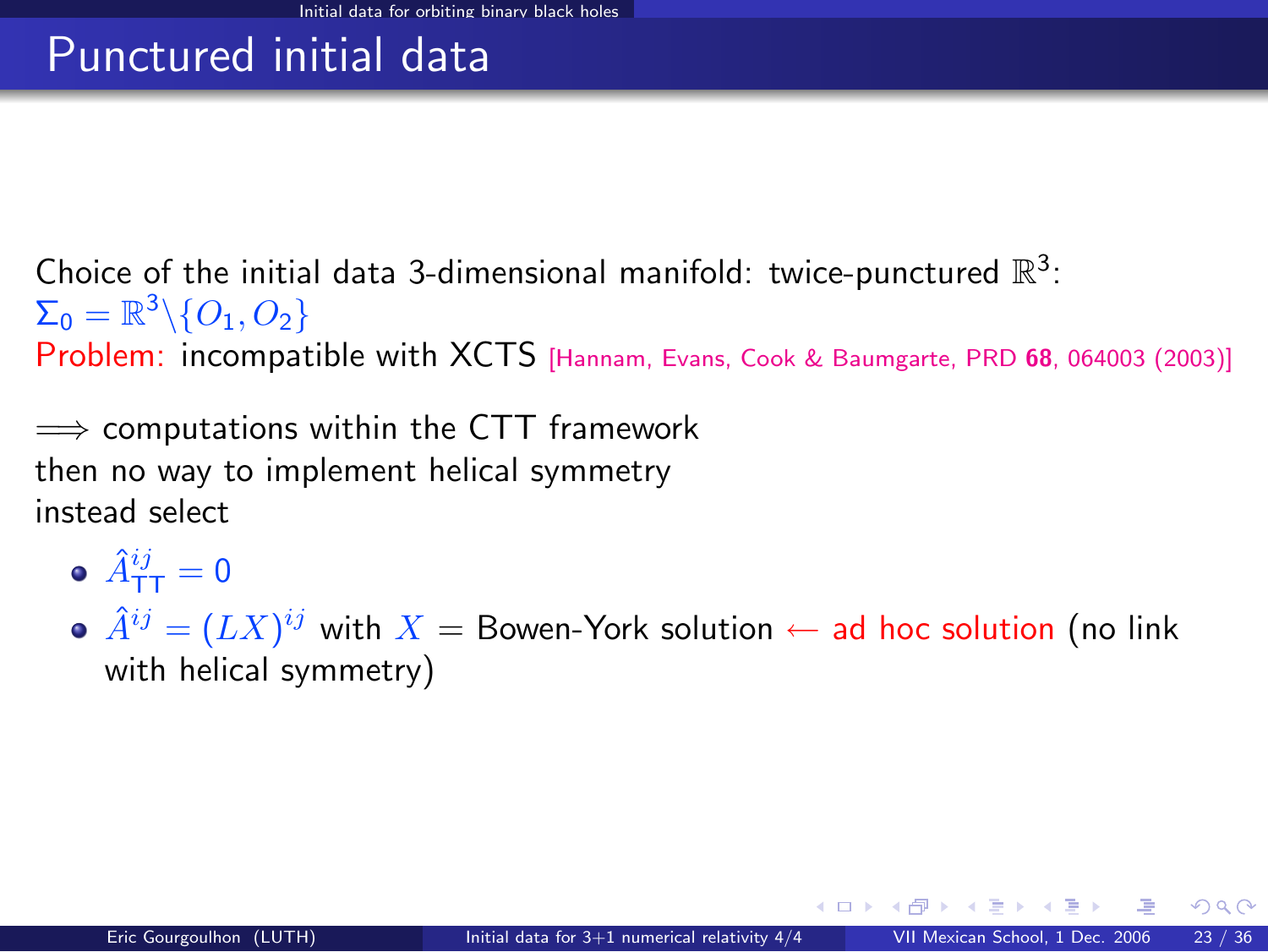### Punctured initial data: numerical implementations

- [\[Baumgarte, PRD](http://publish.aps.org/abstract/PRD/v62/e024018) 62, 024018 (2000)]
- [\[Baker, Campanelli, Lousto & Takashi, PRD](http://publish.aps.org/abstract/PRD/v65/e124012) 65, 124012 (2002)]
- **•** [Ansorg, Brügman & Tichy, PRD 70, 064011 (2004)]

Used in the UTB and NASA/Goddard binary BH merger computations

Good agreement with XCTS at large separation but deviation from XCTS and post-Newtonian at close separation

Bowen-York extrinsic curvature is bad for binary systems in quasi-equilibrium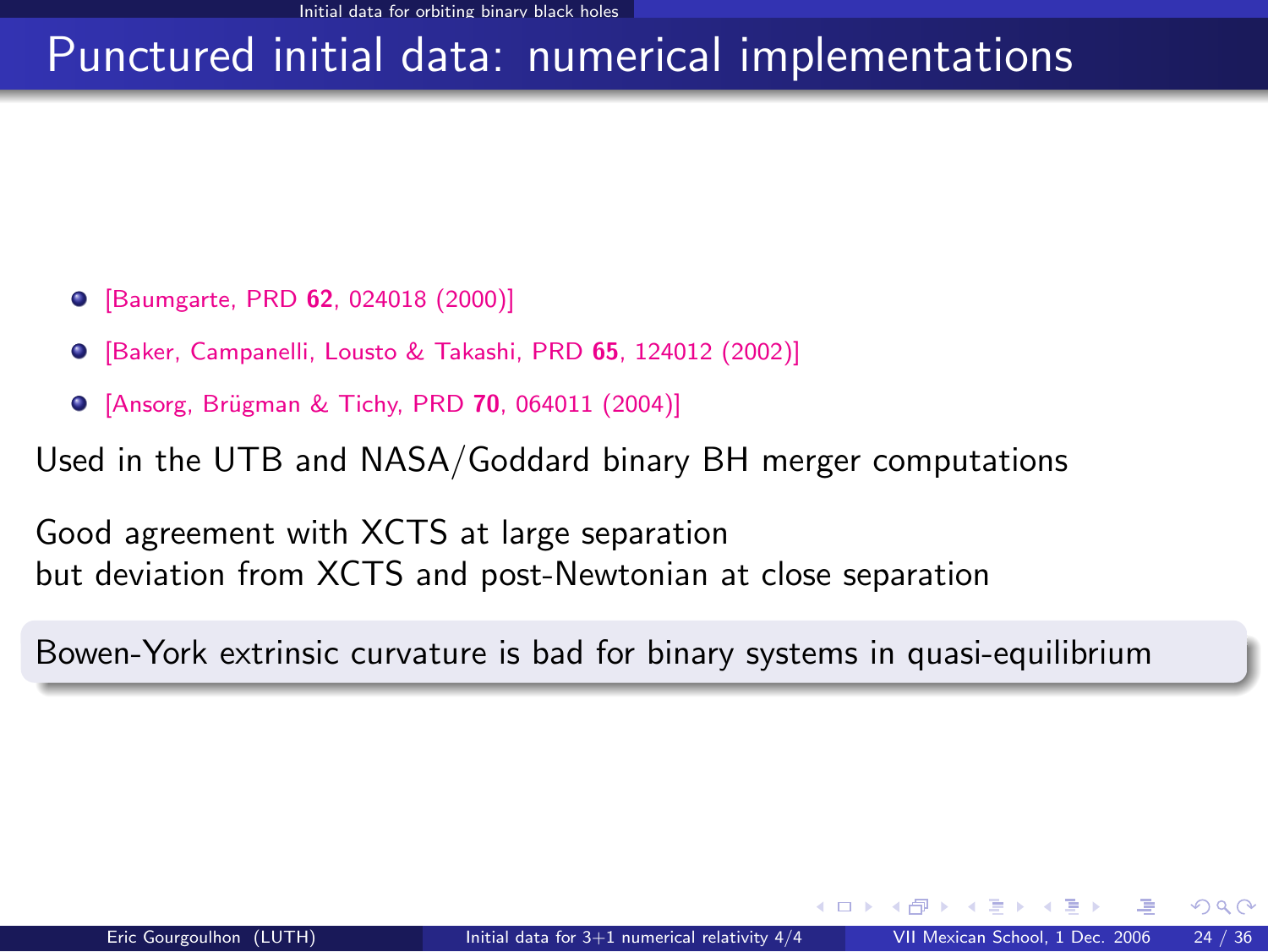### Post-Newtonian based initial data

- $\bullet$  [Tichy, Brügman, Campanelli & Diener, PRD 67, 064008 (2003)] : punctures  $+$  CTT method with free data  $(\tilde{\gamma}_{ij}, \hat{A}^{ij}_{\text{\sf TT}})$  given by the 2PN metric
- [Nissanke, PRD <sup>73</sup>[, 124002 \(2006\)\]](http://publish.aps.org/abstract/PRD/v73/e124002): provides 2PN free data for both CTT and XCTS schemes

**← ロ ▶ → イ 同**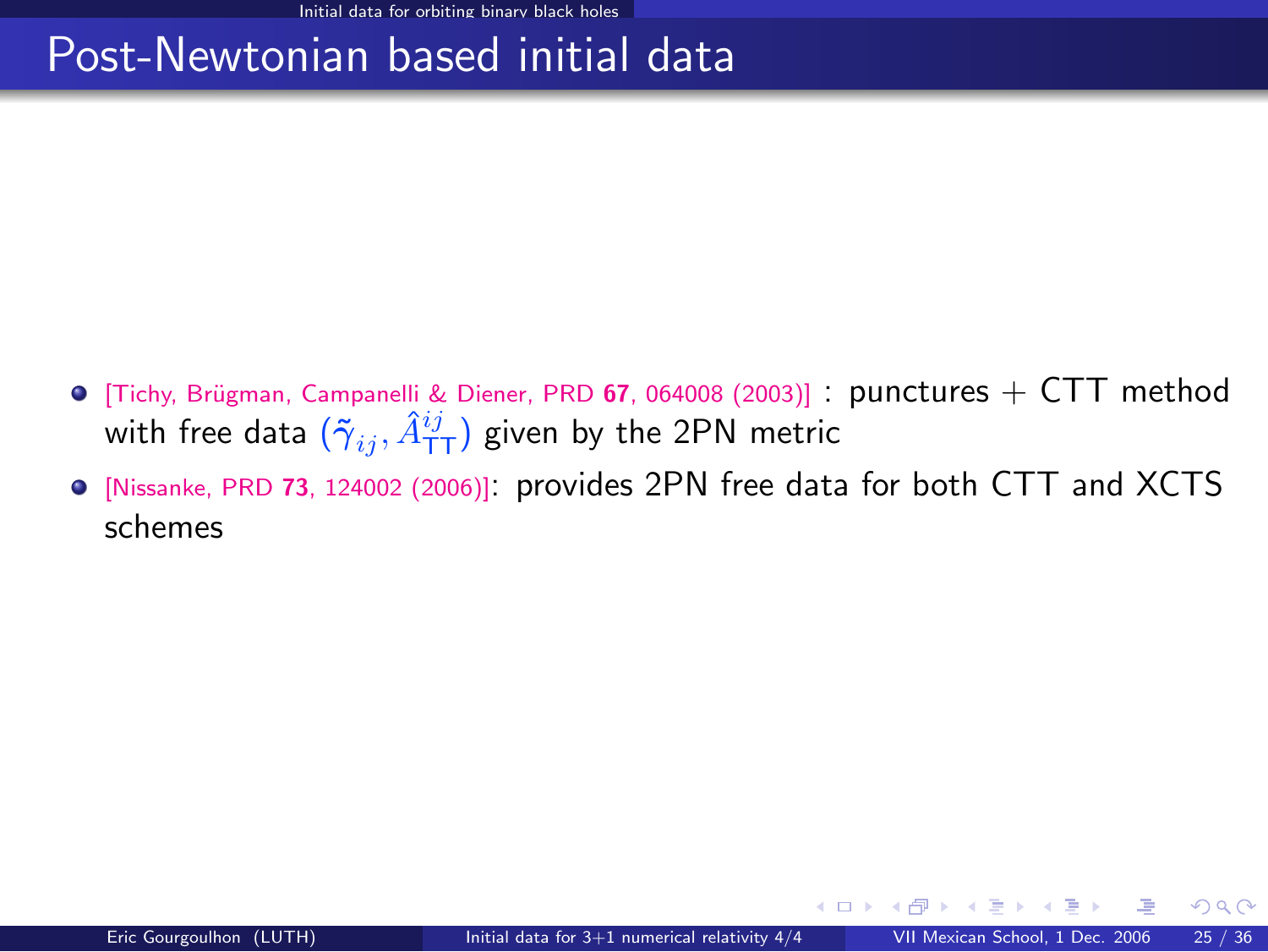### **Outline**

[Helical symmetry for binary systems](#page-2-0)

[Initial data for orbiting binary black holes](#page-8-0)

#### 3 [Initial data for orbiting binary neutron stars](#page-25-0)



<span id="page-25-0"></span>4 0 8 1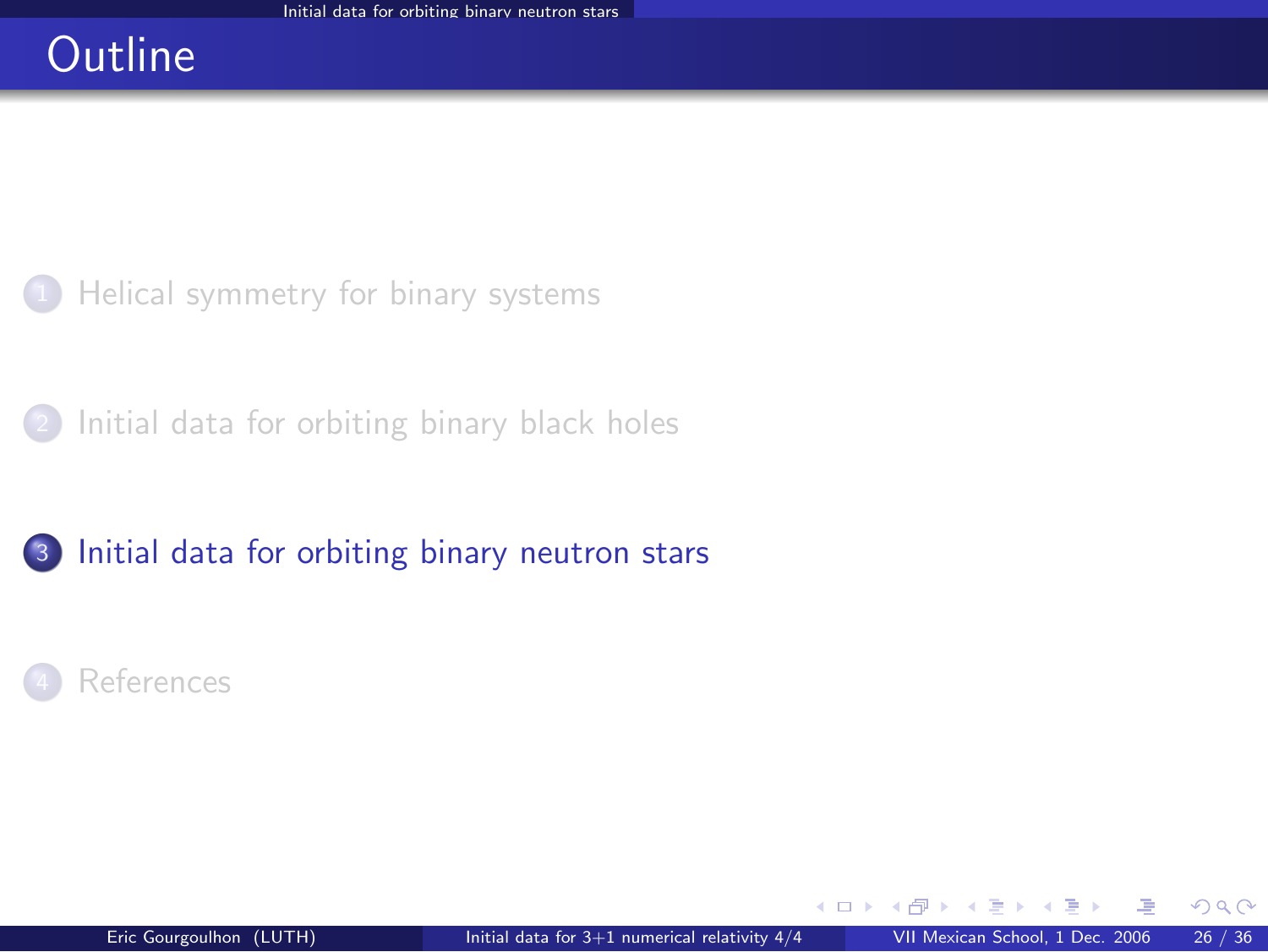### Fluid equation of motion

Neutron star fluid = perfect fluid :  $\bm{T} = (e+p)\bm{u} \otimes \bm{u} + p\bm{g}$ . Carter-Lichnerowicz equation of motion for zero-temperature fluids:

$$
\nabla \cdot \boldsymbol{T} = 0 \Longleftrightarrow \left\{ \begin{array}{ll} \boldsymbol{u} \cdot \boldsymbol{d w} = 0 & (1) & \boldsymbol{w} := h \underline{\boldsymbol{u}} \quad : \text{ co-momentum 1-form} \\ \nabla \cdot (n \boldsymbol{u}) = 0 & (2) & \boldsymbol{d w}: \text{ vorticity 2-form} \end{array} \right.
$$

with  $n =$  baryon number density and  $h = (e + p)/(m_B n)$  specific enthalpy. Cartan identity : Killing vector  $\xi \Longrightarrow \mathcal{L}_{\xi} w = 0 = \xi \cdot dw + d(\xi \cdot w)$  (3) Two cases with a first integral :  $\left| \xi \cdot w = \text{const} \right|$  (4)

- Rigid motion:  $u = \lambda \xi : (3) + (1) \Leftrightarrow (4) : (2)$  automatically satisfied
- Irrotational motion:  $dw = 0 \Leftrightarrow w = \nabla \Phi : (3) \Leftrightarrow (4)$ ; (1) automatically satisfied

$$
(2) \Leftrightarrow \frac{n}{h} \nabla \cdot \nabla \Phi + \nabla \left(\frac{n}{h}\right) \cdot \nabla \Phi = 0
$$

[\[Bonazzola, Gourgoulhon & Marck, PRD](http://prola.aps.org/abstract/PRD/v56/i12/p7740_1) <sup>56</sup>, 7740 (1997)], [Asada, PRD <sup>57</sup>[, 7292 \(1998\)\]](#page-0-1), [Shibata, PRD <sup>58</sup>[, 024012 \(1998\)\]](#page-0-1), [\[Teukolsky, ApJ](#page-0-1) <sup>504</sup>, 442 (1998)] review: [\[Gourgoulhon, gr-qc/0603009\]](http://arxiv.org/abs/gr-qc/0603009)

 $\Omega$ 

イロト イ押ト イヨト イヨトー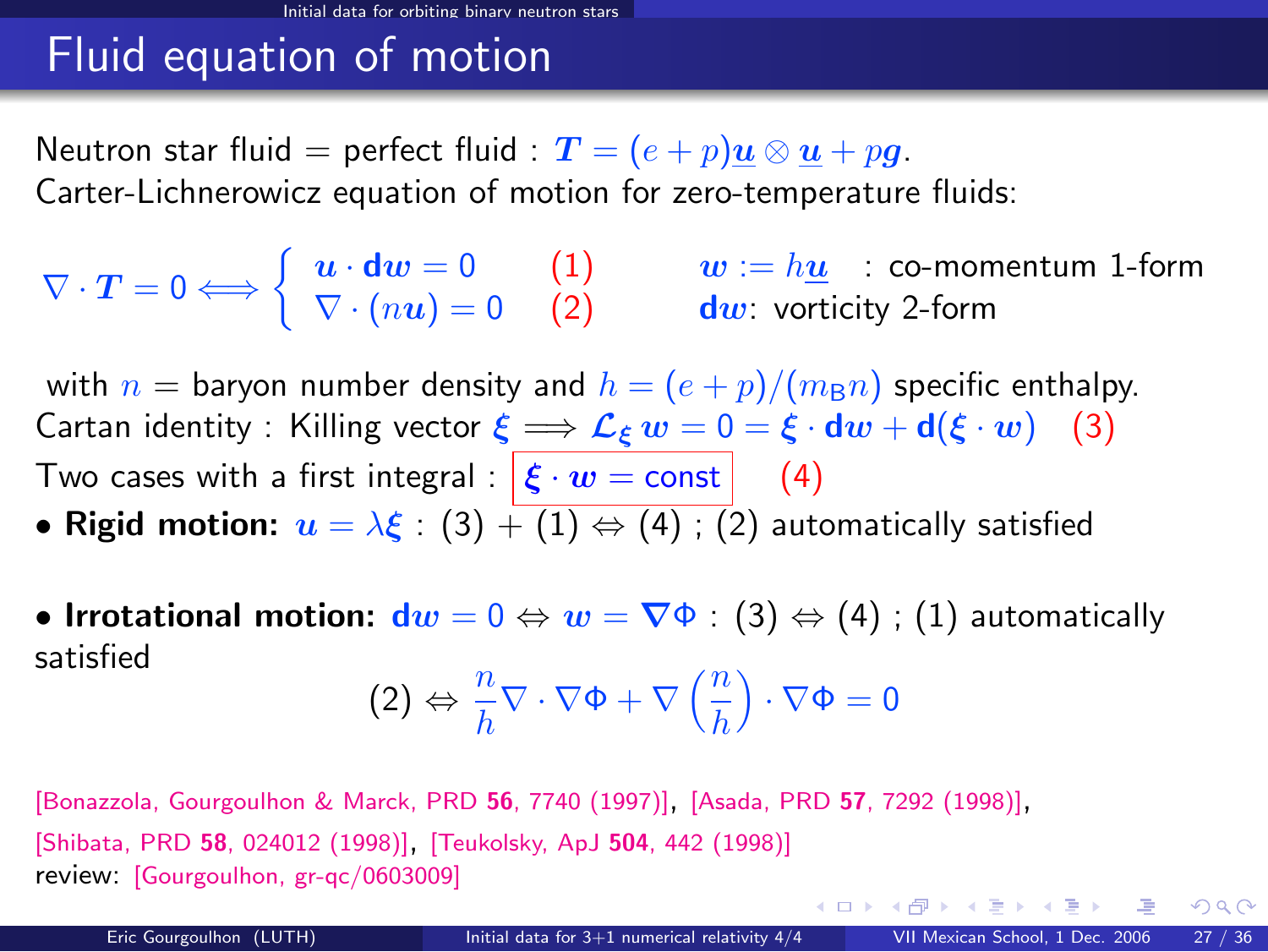### Astrophysical relevance of the two rotation states

• Rigid motion (synchronized binaries) (also called corotating binaries) : the viscosity of neutron star matter is far too low to ensure synchronization of the stellar spins with the orbital motion

[\[Kochanek, ApJ](#page-0-1) <sup>398</sup>, 234 (1992)], [\[Bildsten & Cutler, ApJ](#page-0-1) <sup>400</sup>, 175 (1992)] =⇒ unrealistic state of rotation

• Irrotational motion: good approximation for neutron stars which are not initially millisecond rotators, because then  $\Omega_{\text{spin}} \ll \Omega_{\text{orb}}$  at the late stages.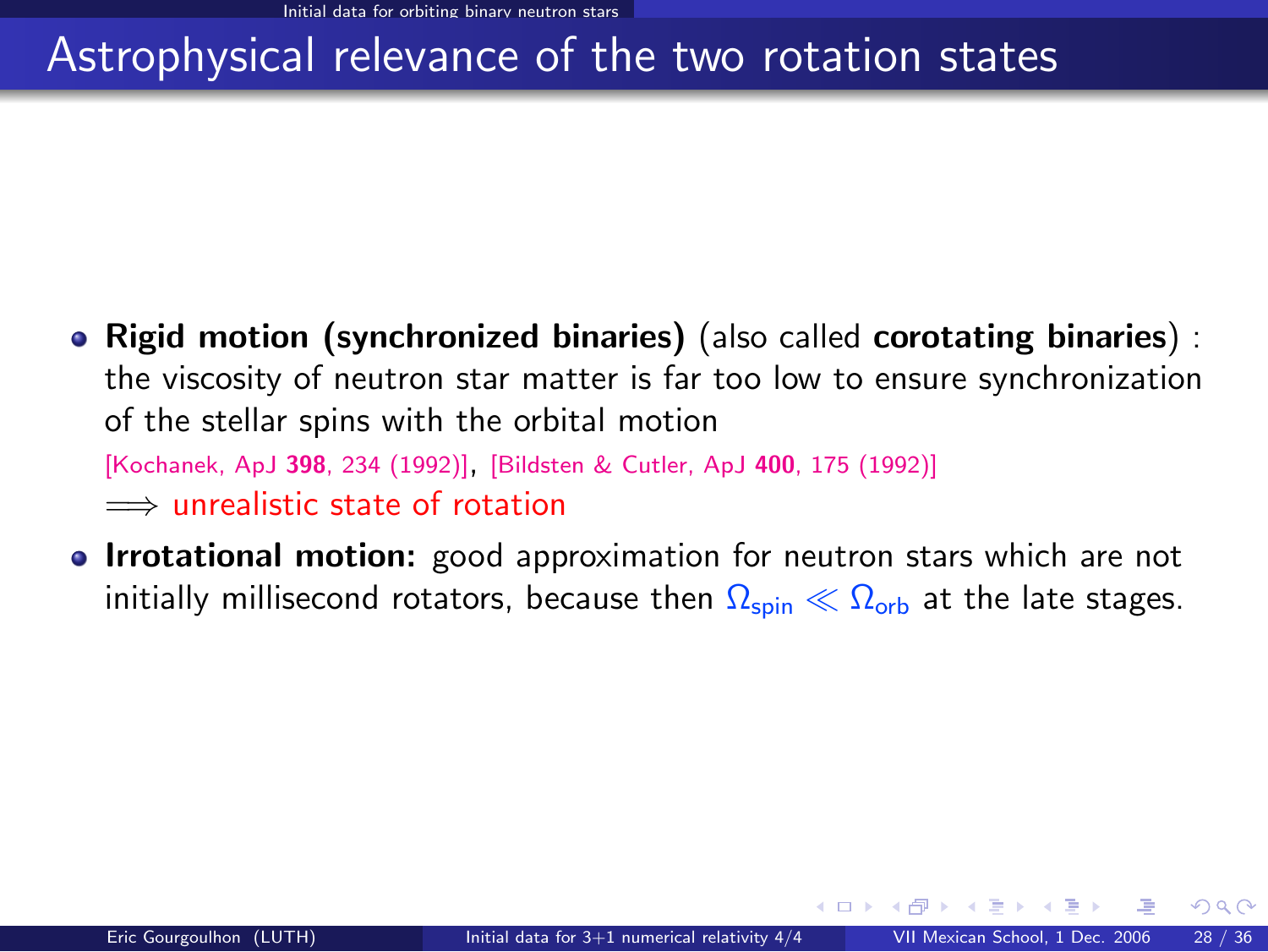### Fluid equations to be solved

Baryon number conservation for irrotational flows:

 $n\Delta\Phi + \mathcal{D}_i n \mathcal{D}^i \Phi = \cdots$ 

 $\rightarrow$  singular ( $n = 0$  at the stellar surface) elliptic equation to be solved for  $\Phi$ .

First integral of fluid motion  $\xi \cdot w = \text{const}$  writes  $hN \frac{\Gamma}{\Gamma_0} = \text{const}$  (5)

- with  $\Gamma$  : Lorentz factor between fluid co-moving observer and co-orbiting obse  $(= 1$  for synchronized binaries)
	- $\Gamma_0$  : Lorentz factor between co-orbiting observer and asymptotically inertial observer

 $\rightarrow$  solve (5) for the specific enthalpy h.

From h compute the fluid proper energy density e, pressure p and baryon number  $n$  via an equation of state:

 $e = e(h), \qquad p = p(h), \qquad n = n(h)$ 

イロト イ何 トイヨ トイヨ トーヨ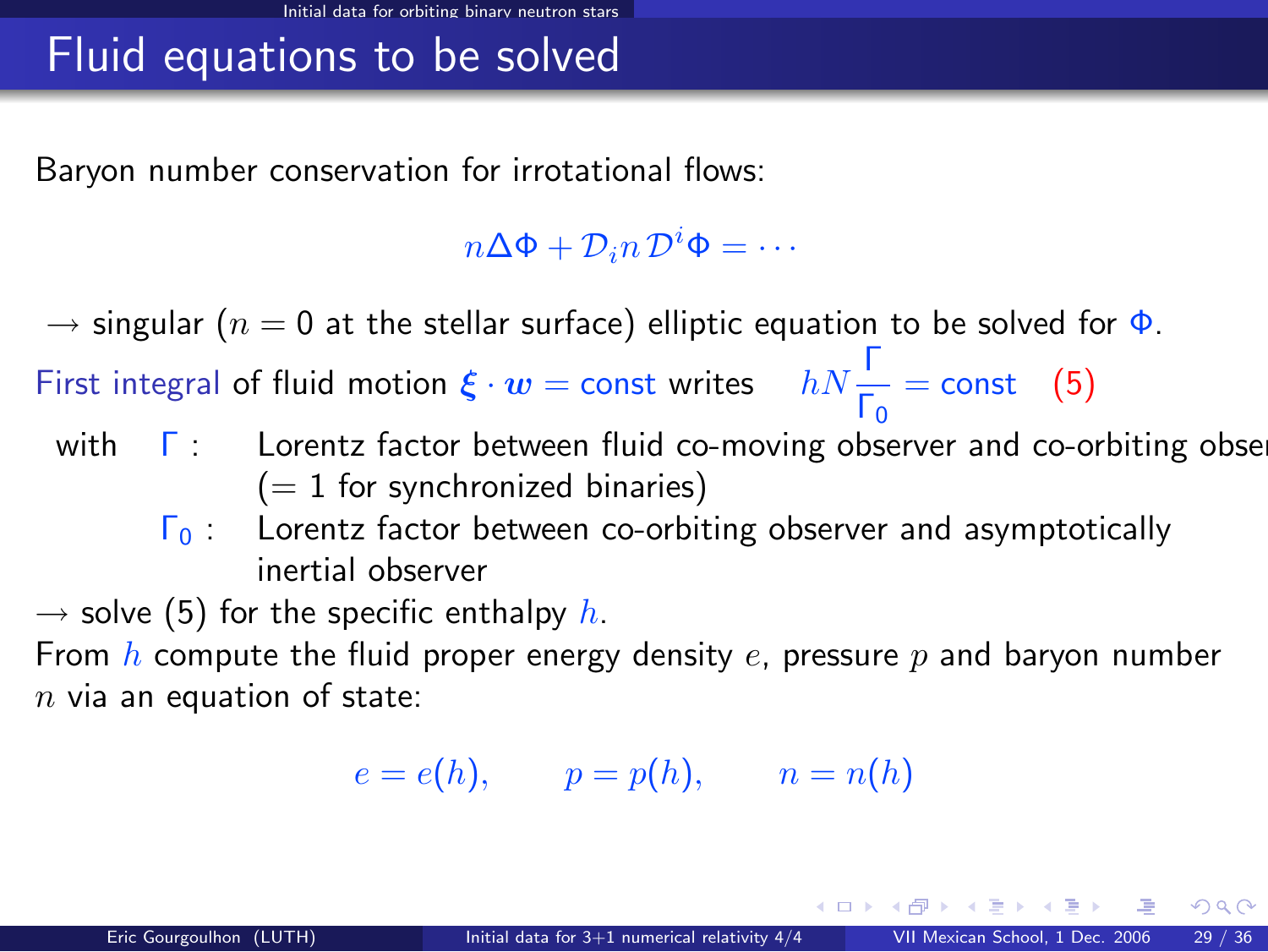First integral of fluid motion:

$$
hN\frac{\Gamma}{\Gamma_0}=\text{const}
$$

The Lorentz factor  $\Gamma_0$  contains  $\Omega$ : at the Newtonian limit,  $\ln \Gamma_0$  is nothing but the centrifugal potential: In Г $_0 \sim \frac{1}{2}$  $\frac{1}{2}(\mathbf{\Omega}\times\mathbf{r})^2$ 

At each step of the iterative procedure,  $\Omega$  and the location of the rotation axis are then determined so that the stellar centers (density maxima) remain at fixed coordinate distance from each other.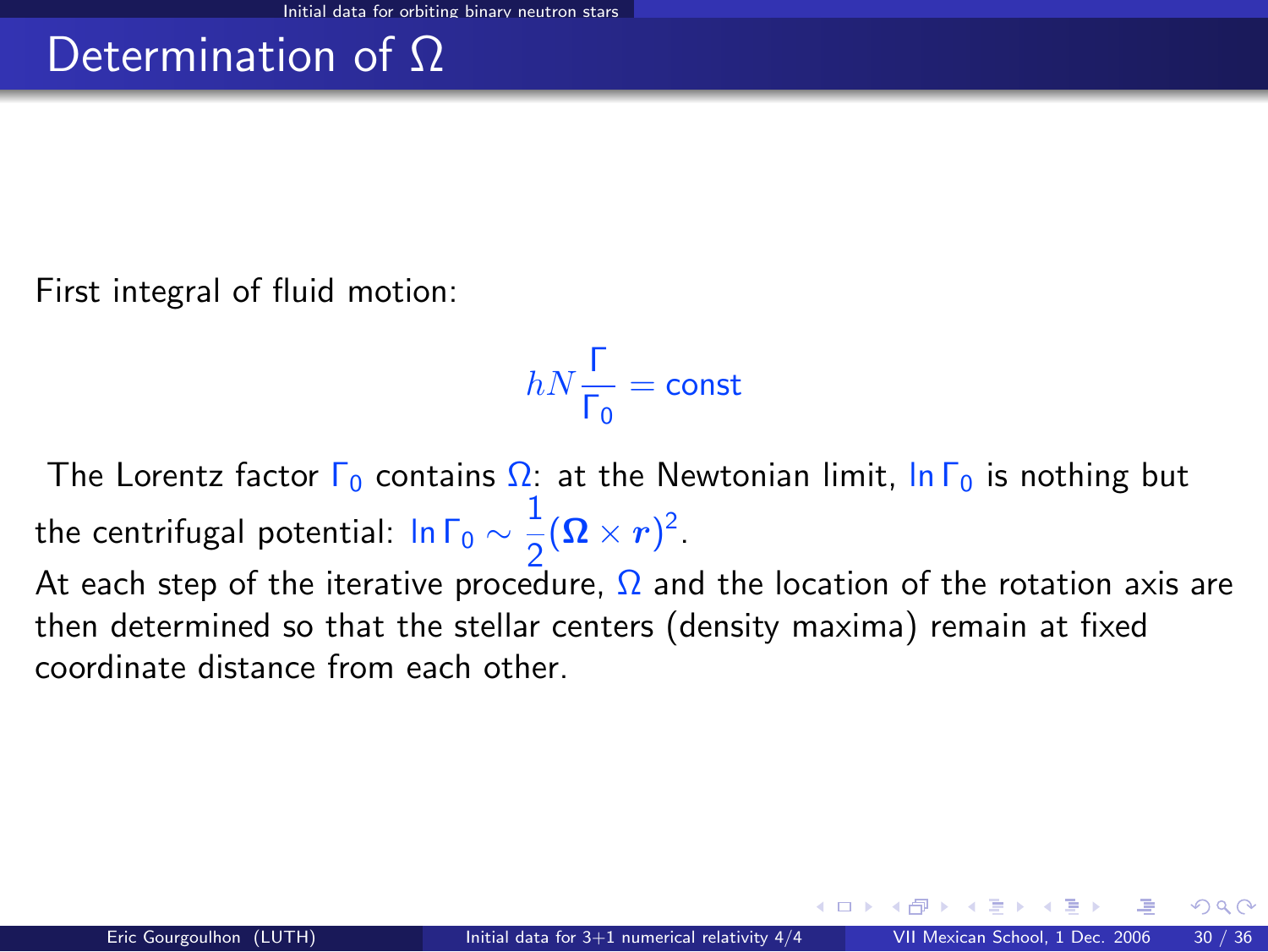### Numerical results

- Polytropic EOS corotating : [\[Baumgarte et al., PRL](http://prola.aps.org/abstract/PRL/v79/i7/p1182_1) 79, 1182 (1997)], [\[Baumgarte et al.,](http://prola.aps.org/abstract/PRD/v57/i12/p7299_1) PRD <sup>57</sup>[, 7299 \(1998\)\]](http://prola.aps.org/abstract/PRD/v57/i12/p7299_1), [\[Marronetti, Mathews & Wilson, PRD](http://publish.aps.org/abstract/PRD/v58/e107503) <sup>58</sup>, 107503 (1998)]
- Polytropic EOS irrotational : [\[Bonazzola, Gourgoulhon & Marck, PRL](http://prola.aps.org/abstract/PRL/v82/i5/p892_1) <sup>82</sup>, 892 (1999)], [\[Gourgoulhon et al., PRD](http://publish.aps.org/abstract/PRD/v63/e064029) <sup>63</sup>, 064029 (2001)], [\[Marronetti, Mathews & Wilson, PRD](http://publish.aps.org/abstract/PRD/v60/e087301) <sup>60</sup>, 087301 [\(2000\)\]](http://publish.aps.org/abstract/PRD/v60/e087301), [\[Uryu & Eriguchi, PRD](http://publish.aps.org/abstract/PRD/v61/e124023) <sup>61</sup>, 124023 (2000)], [\[Uryu & Eriguchi, PRD](http://publish.aps.org/abstract/PRD/v62/e104015) <sup>62</sup>, 104015 (2000)], [\[Taniguchi & Gourgoulhon, PRD](http://publish.aps.org/abstract/PRD/v66/e104019) <sup>66</sup>, 104019 (2002)], [\[Taniguchi & Gourgoulhon, PRD](http://link.aps.org/abstract/PRD/v68/e124025) <sup>68</sup>, 124025 [\(2003\)\]](http://link.aps.org/abstract/PRD/v68/e124025)
- **Nuclear matter EOS** : [Beiger, Gondek-Rosińska, Gourgoulhon, Haensel, Taniguchi & Zdunik, A&A <sup>431</sup>[, 297 \(2005\)\]](http://www.edpsciences.org/10.1051/0004-6361:20041441), [\[Oechslin, Janka & Marek, astro-ph/0611047\]](http://arxiv.org/abs/astro-ph/0611047)
- **Strange quark stars:** [\[Oechslin, Uryu, Poghosyan & Thielemann, MNRAS](#page-0-1) 349, 1469 (2004)], [Limousin, Gondek-Rosińska & Gourgoulhon, PRD 71, 064012 (2005)]

**← ロ ▶ → イ 同**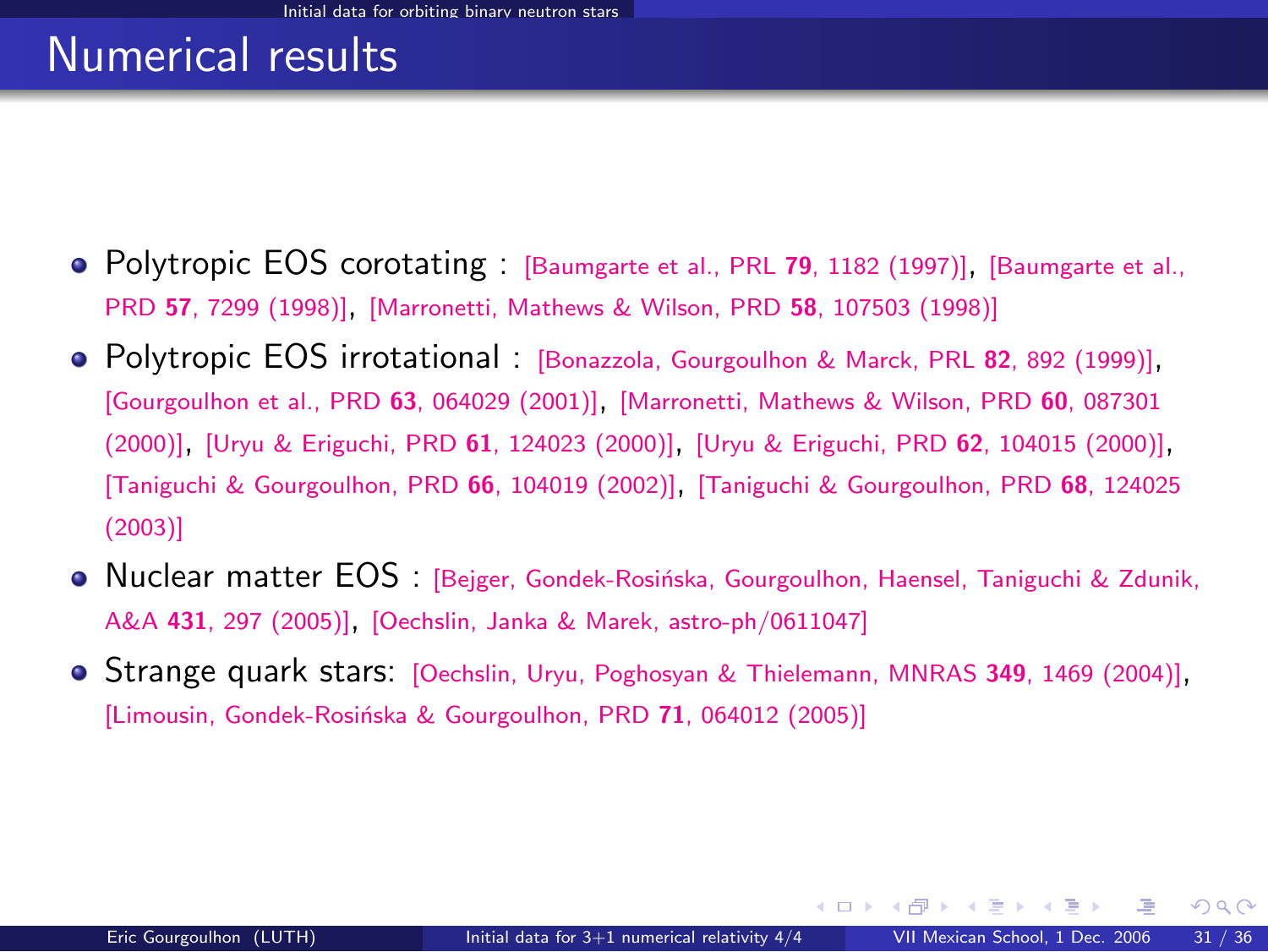### **Results**



[\[Taniguchi & Gourgoulhon, PRD](http://publish.aps.org/abstract/PRD/v66/e104019) 66, 104019 (2002)]

#### First non conformally flat initial data for binary NS:

[\[Uryu, Limousin, Friedman, Gourgoulhon, & Shibata, PRL](#page-0-1) 97, 171101 (2006)]

そロト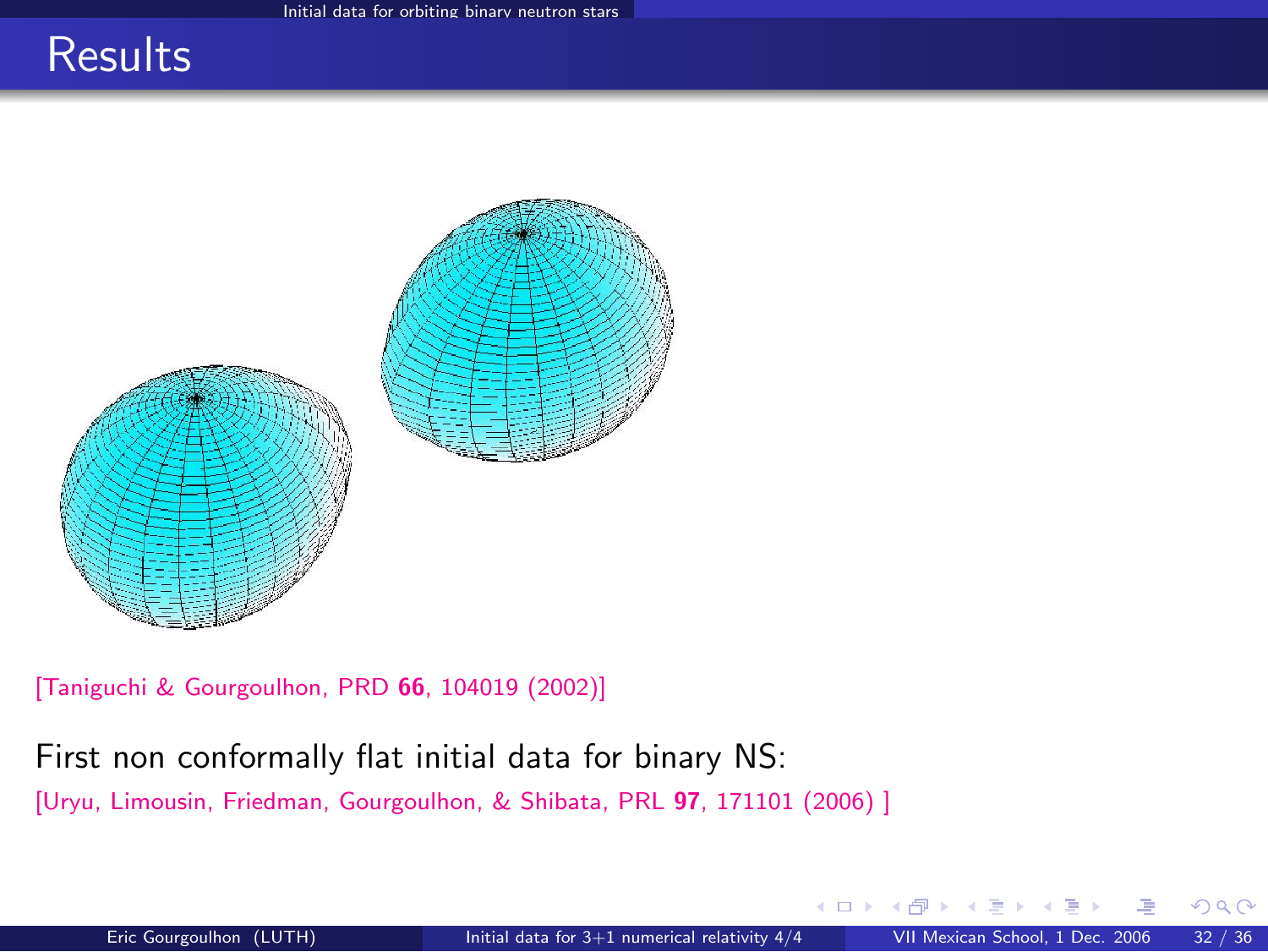### Comparing BH and NS evolutionary sequences

#### Evolutionary sequence:

BH : configurations of decreasing separation with fixed irreducible mass NS : configurations of decreasing separation with fixed baryon mass



[\[Taniguchi & Gourgoulhon, PRD](http://link.aps.org/abstract/PRD/v68/e124025) 68, 124025 (2003)]

<span id="page-32-0"></span> $QQ$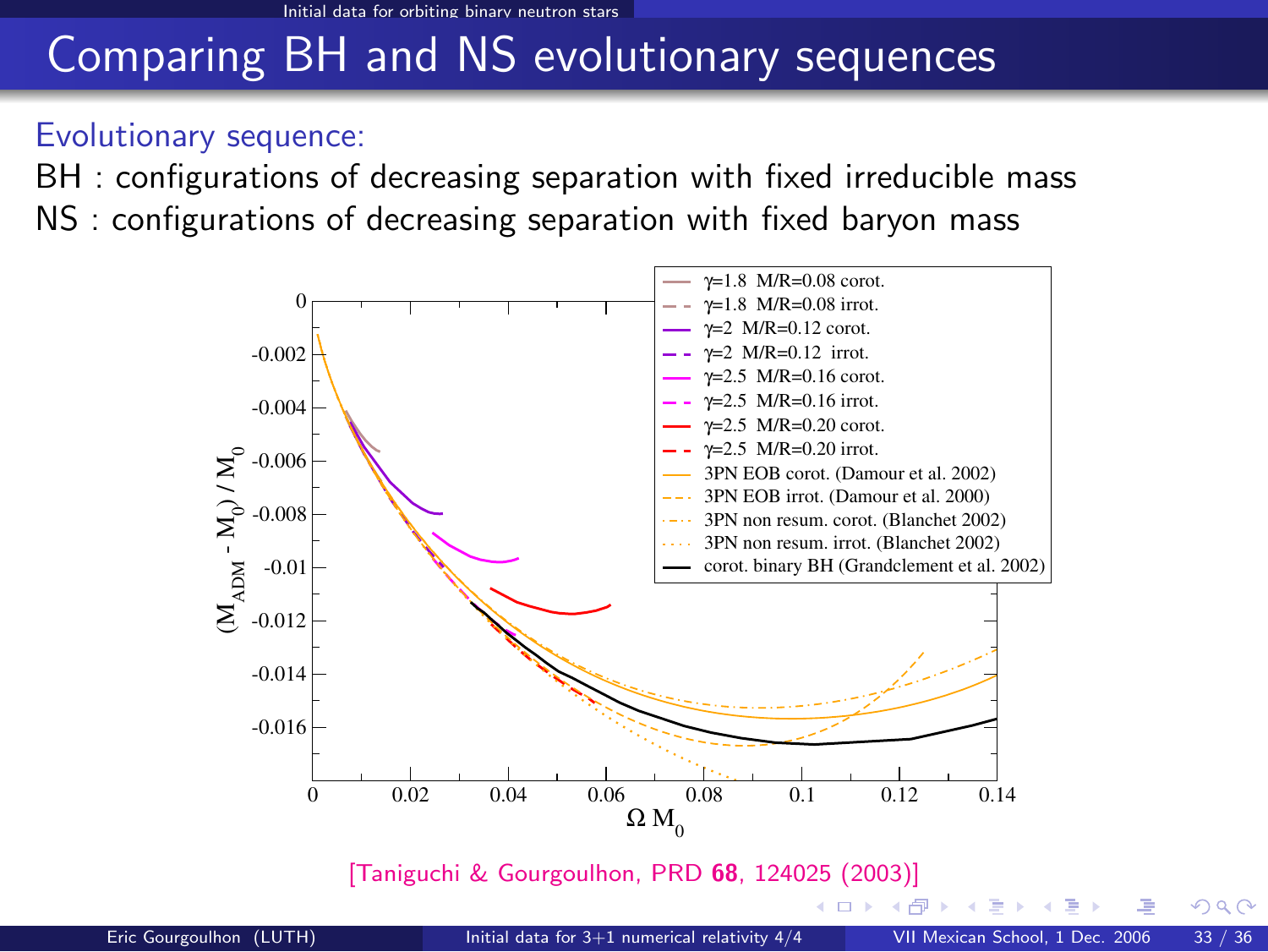### **Outline**

[Helical symmetry for binary systems](#page-2-0)

<sup>2</sup> [Initial data for orbiting binary black holes](#page-8-0)

[Initial data for orbiting binary neutron stars](#page-25-0)

### **[References](#page-33-0)**

不自下

<span id="page-33-0"></span> $\Omega$ 

э  $\sim$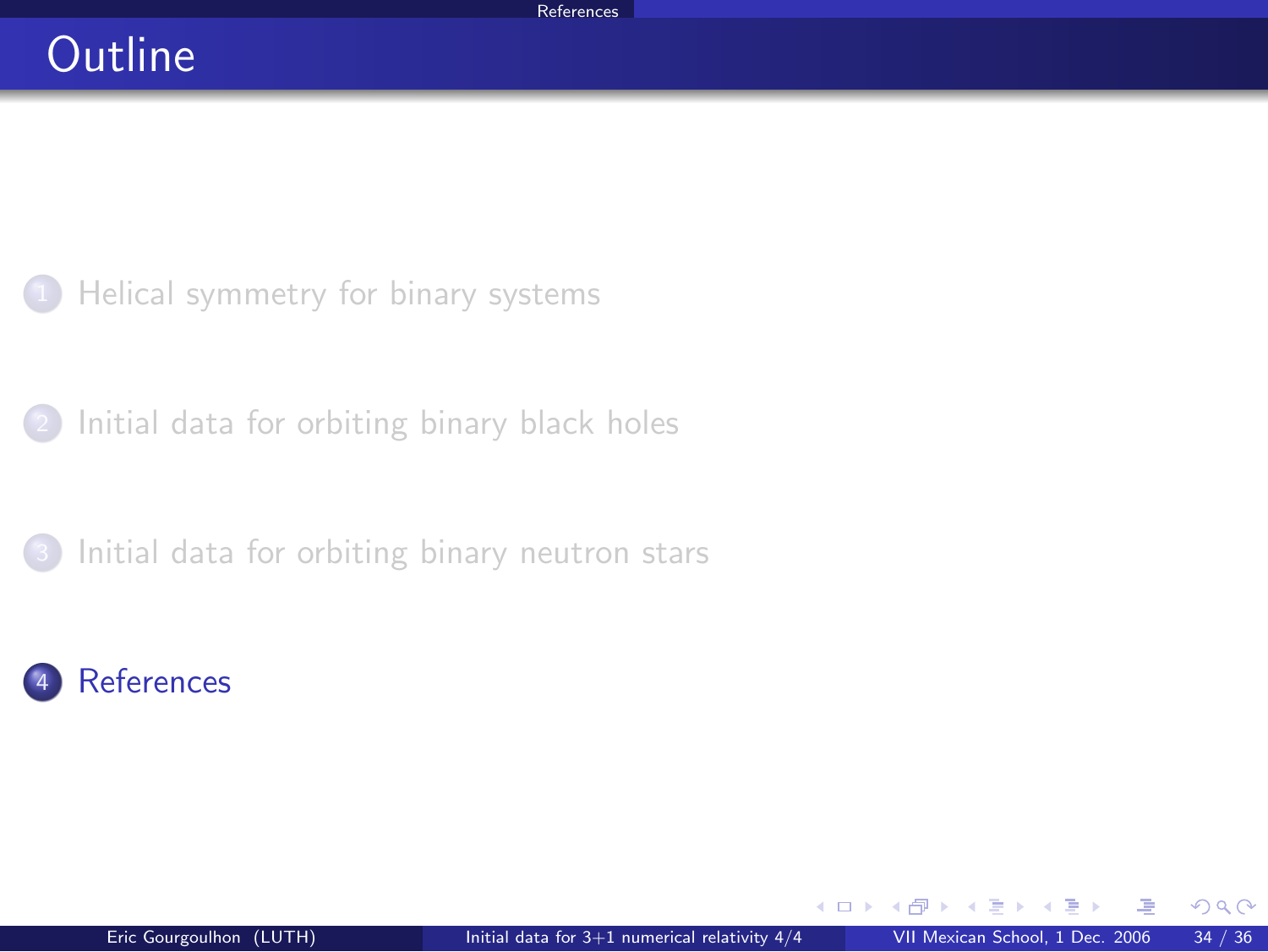#### <span id="page-34-0"></span>References

### Review articles

In chronological order:

- J.W. York : Kinematics and dynamics of general relativity, in Sources of Gravitational Radiation, edited by L.L. Smarr, Cambridge University Press, Cambridge (1979), p. 83.
- Y. Choquet-Bruhat and J.W. York : The Cauchy Problem, in General Relativity and Gravitation, one hundred Years after the Birth of Albert Einstein, Vol. 1, edited by A. Held, Plenum Press, New York (1980), p. 99.
- G.B. Cook: Initial data for numerical relativity, Living Rev. Relativity 3, 5 (2000); <http://www.livingreviews.org/lrr-2000-5>
- T.W. Baumgarte and S.L. Shapiro : Numerical relativity and compact binaries, Phys. Rep. **376**, 41 (2003).
- H.P. Pfeiffer : The initial value problem in numerical relativity, in Proceedings Miami Waves Conference 2004 [preprint gr-qc/0412002].
- R. Bartnik and J. Isenberg : The Constraint Equations, in The Einstein Equations and the Large Scale Behavior of Gravitational Fields — 50 years of the Cauchy Problem in General Relativity, edited by P.T. Chruściel and H. Friedrich, Birkhäuser Verlag, Basel (2004), p[. 1](#page-33-0).